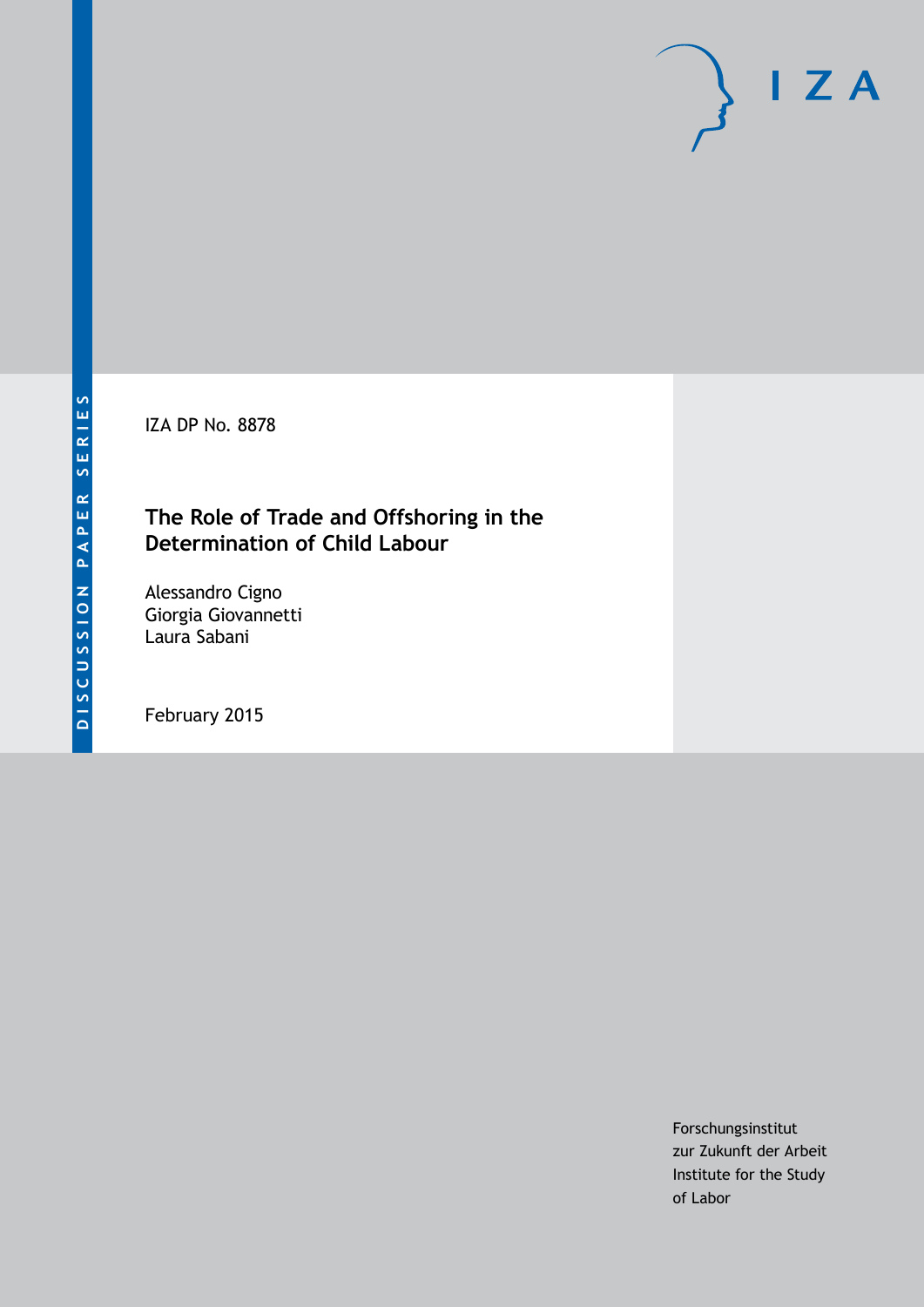# **The Role of Trade and Offshoring in the Determination of Child Labour**

## **Alessandro Cigno**

*University of Florence and IZA*

## **Giorgia Giovannetti**

*University of Florence*

## **Laura Sabani**

*University of Florence*

Discussion Paper No. 8878 February 2015

IZA

P.O. Box 7240 53072 Bonn **Germany** 

Phone: +49-228-3894-0 Fax: +49-228-3894-180 E-mail: [iza@iza.org](mailto:iza@iza.org)

Any opinions expressed here are those of the author(s) and not those of IZA. Research published in this series may include views on policy, but the institute itself takes no institutional policy positions. The IZA research network is committed to the IZA Guiding Principles of Research Integrity.

The Institute for the Study of Labor (IZA) in Bonn is a local and virtual international research center and a place of communication between science, politics and business. IZA is an independent nonprofit organization supported by Deutsche Post Foundation. The center is associated with the University of Bonn and offers a stimulating research environment through its international network, workshops and conferences, data service, project support, research visits and doctoral program. IZA engages in (i) original and internationally competitive research in all fields of labor economics, (ii) development of policy concepts, and (iii) dissemination of research results and concepts to the interested public.

IZA Discussion Papers often represent preliminary work and are circulated to encourage discussion. Citation of such a paper should account for its provisional character. A revised version may be available directly from the author.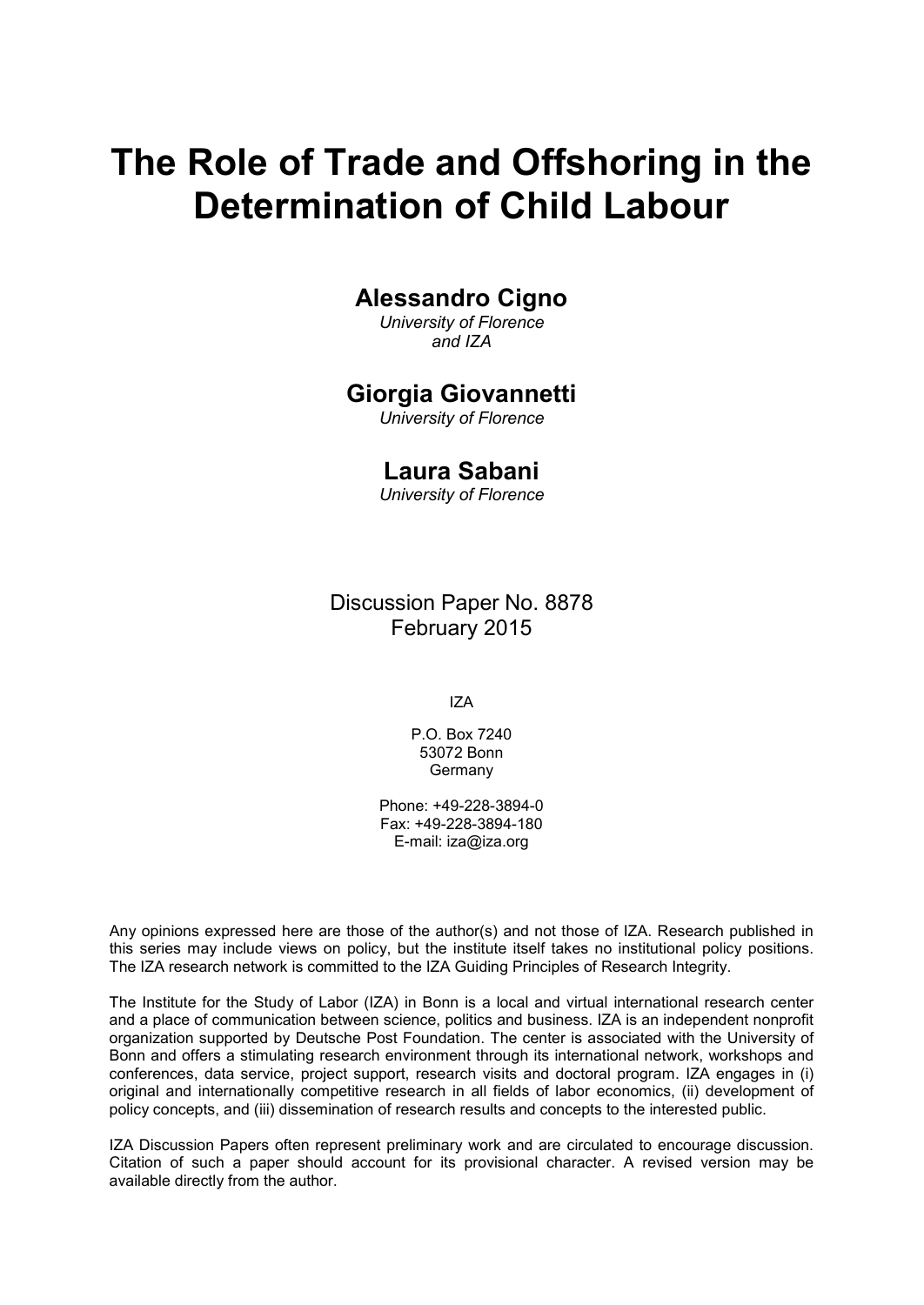IZA Discussion Paper No. 8878 February 2015

# **ABSTRACT**

# **The Role of Trade and Offshoring in the Determination of Child Labour**

Incorporating family decisions in a two-period-model of the world economy, we show that trade liberalization may reduce child labour in developing countries where the initial share of skilled workers in the adult workforce – though not as large as in developed countries – is nonetheless large enough to attract skill-intensive FDI from the latter. If the production activities so relocated are more skill-intensive than those carried out in the destination countries before liberalization, that will in fact tend to offset the downwards pressure on the ratio of skilled to unskilled wage rates (Stolper-Samuelson effect), and thus on the incentive for parents to invest in their children's education, associated with international specialization. The hypothesis is not rejected by the data, and thus helps to explain why child labour has not risen in all developing countries, but risen in some and fallen in others.

JEL Classification: D13, D33, F16, J13, J24

Keywords: trade barriers, FDI, skill endowment, skill premium, school enrolment, child labour

Corresponding author:

Alessandro Cigno Department of Economics and Management University of Florence Via delle Pandette 9 (D6-256) 50127 Firenze Italy E-mail: [cigno@unifi.it](mailto:cigno@unifi.it)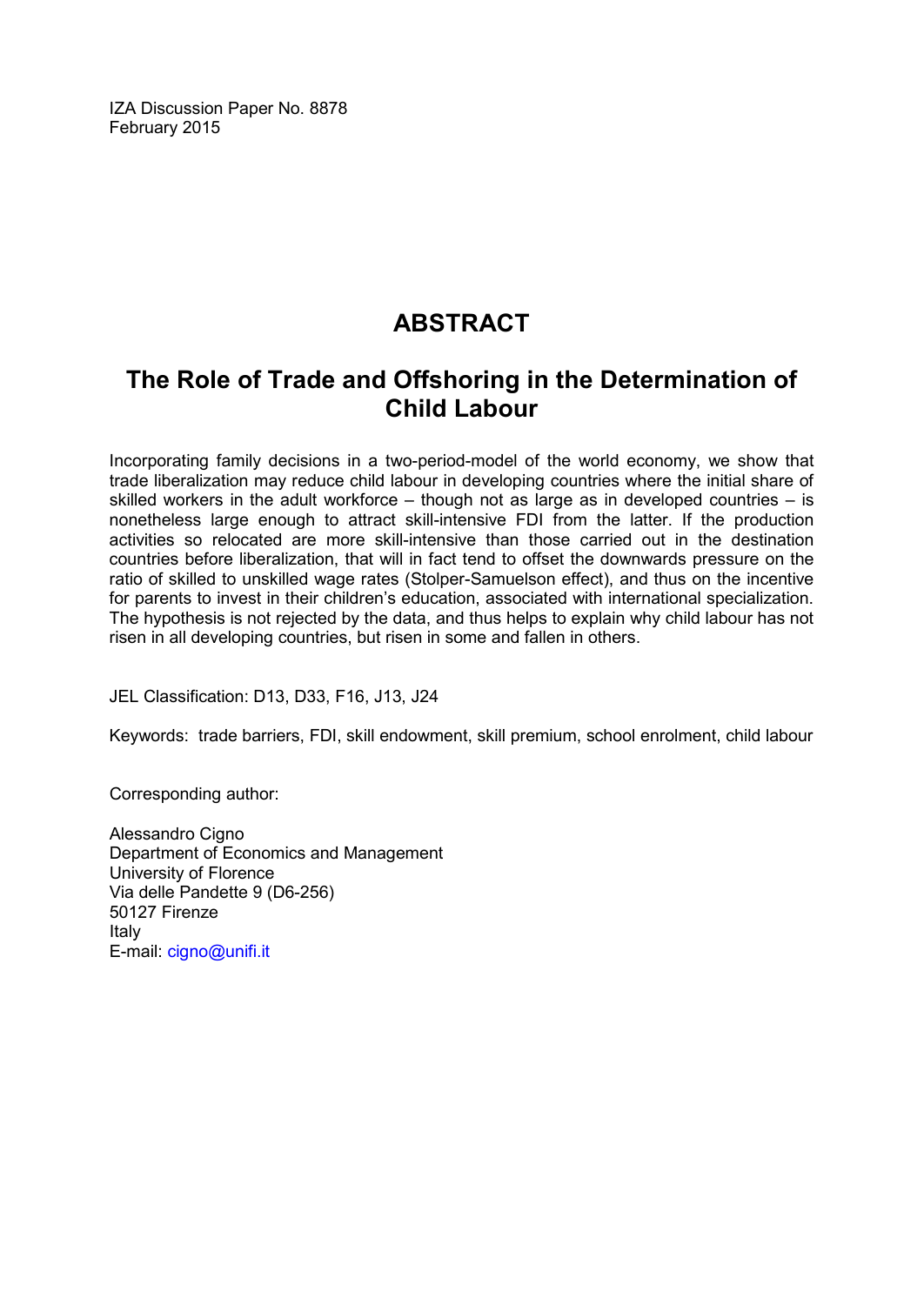#### 1 Introduction

The past decade has witnessed an increase in international trade, and in the relocation of production activities across national borders ("offshoring"). Over the same period, child labour has fallen in some parts of the world, and risen in others. The present paper seeks to Önd a nexus between these two phenomena. A stream of economic literature tracing its origins to the theoretical work of Kaushik Basu views child labour as a direct consequence of extreme poverty. According to this line of reasoning, if parental income is sufficient to keep the entire family above subsistence level, children will not work. If it falls below that level, however, all the children in the family will be made to work. For an overview of the theory, see Basu and Van (1998). For empirical work along these lines, see Edmonds (2005), and Edmonds and Pavcnik (2006). Another stream of economic literature, associated with the work of Alessandro Cigno, views child labour as the outcome of parental optimization. For an overview of theory and empirical evidence, see Cigno and Rosati (2005). According to this other line of reasoning, decisions concerning the allocation of a child's time rest on a comparison of the immediate benefits of child labour with the expected benefits and costs of education.<sup>1</sup> The two approaches are not irreconcilable. If parents cannot borrow, current expenditure cannot in fact exceed current income. In families where this constraint is binding, children will then work even if the expected return to education is higher than the return to labour. Without credit market imperfections, therefore, the allocation of the children's time between work and study would be the outcome of a portfolio decision, and thus independent of parental income. Given market imperfections, however, the decision is subject to a liquidity constraint (see Ranjan 2001, Dehejia and Gatti 2005, and Beegle et al. 2006). For families close to the breadline, the allocation will then depend essentially on parental income. As family income rises, however, the link between child labour and parental income becomes progressively weaker and eventually disappears. How does trade and offshoring come into the picture?

Jafarey and Lahiri (2002) construct a model of a small open economy that produces and exports a good with a low skill (high child labour) content. In this model, parents choose how much to invest in their children's education taking the price of the good, the child wage rate and the interest rate as given. The authors are interested in the effects of trade sanctions rather than in those of trade liberalization. They Önd that the sanctions-induced reduction in the price of the good exported by the country in question will reduce the child wage rate and thus the welfare of low-skill parents. It will have also substitution

<sup>&</sup>lt;sup>1</sup>It is not just a matter of comparing rates of return. Baland and Robinson (2000) show that, even if the return to education is higher than the return to child labour, even altruistic parents may prefer to send a child to work than to invest in his education, because they can appropriate the income produced by a young child, but not that of a grown-up child. Cigno (2001, 2006) shows that this may be obviated by the existence of a set of self-enforcing, renegotiation-proof family rules. Pouliot (2006) shows that, given uncertainty, risk-averse parents may prefer the safe return of child labour to the uncertain return of educational investment irrespective of their ability to appropriate the latter.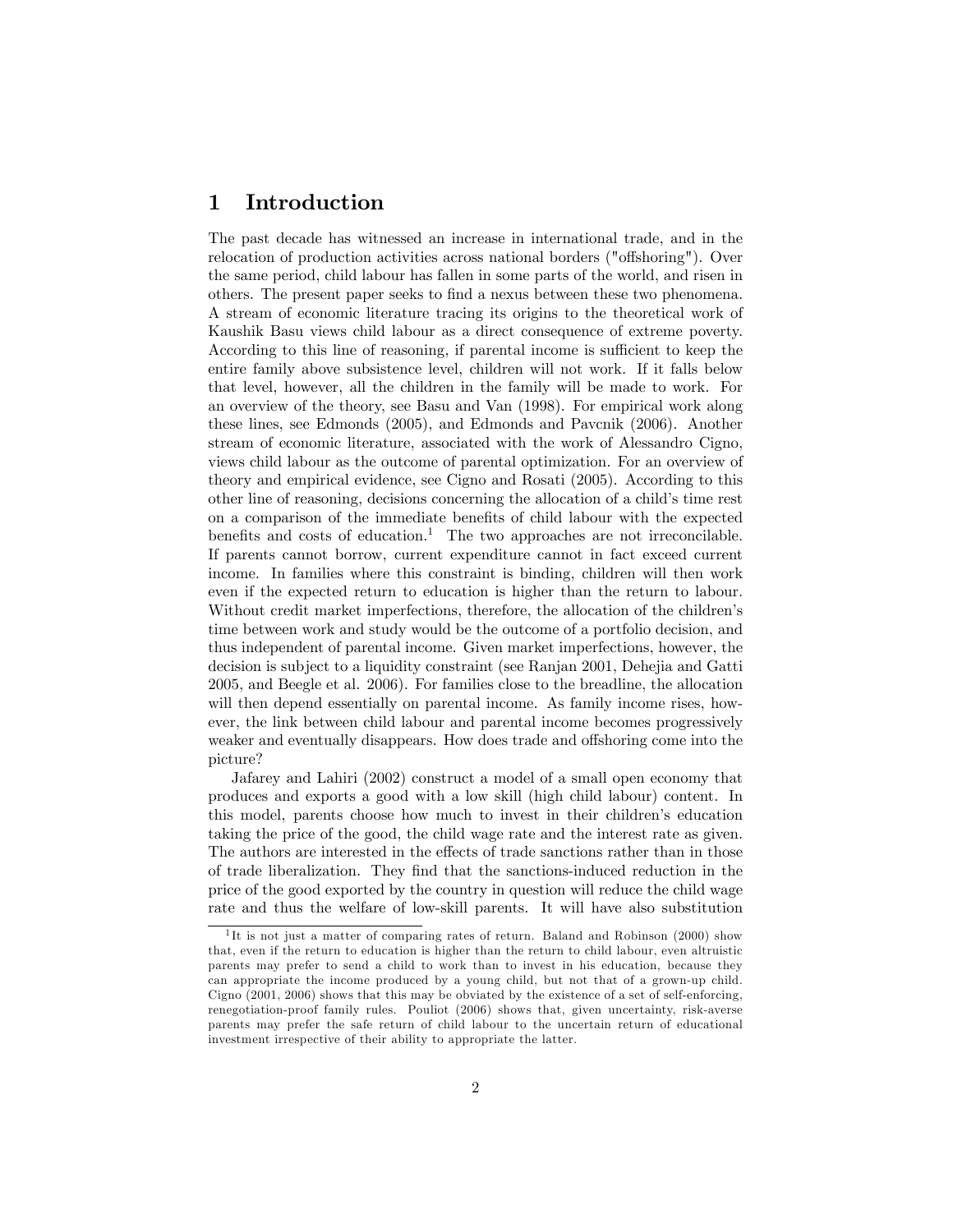and income effects on the demand for education. The former will encourage educational investment, but the latter will discourage it. The partial-equilibrium effect of the child wage rate reduction on the demand for education is thus ambiguous (positive if we assume that the substitution-effect dominates the income-effect). The general-equilibrium effect is more complicated, because not only the child wage rate, but also the interest rate may be affected. The authors conclude that trade sanctions are less likely to reduce educational investment (raise child labour), if the interest rate is either formed in a perfect domestic credit market or Öxed by the international credit market, than if it is formed in an imperfect domestic market. As sanctions are an obstacle to trade, we can then say that trade liberalization (removing those sanctions) is more likely to reduce child labour if the interest rate is formed in an imperfect domestic market, than if it is either formed in an perfect domestic credit market or internationally determined.

The Jafarey-Lahiri analysis highlights the interest-rate effect of trade. But there are other channels through which trade impinges on parental decisions. The removal of barriers to cross-frontier trade and investment improves the allocation of resources and raises income. Other things being equal, and realistically assuming credit market imperfection, liberalization would thus relax liquidity constraints and reduce child labour. Other things are not equal however. If wage rates fell as a result of liberalization, for example, wage earners could become poorer despite the increase in average income. Assuming that workers are, on average, poorer than capitalists, the liquidity constraint would then become tighter for precisely those families where children are more at risk of becoming premature workers, and child labour would consequently increase. Alternatively, suppose that, following liberalization, the wage rate accruing to skilled workers rises, and that accruing to unskilled ones falls. Assuming that the former is in any case higher than the latter, the liquidity constraint will again tighten for those families where children are more at risk of going to work. On the other hand, however, the skill premium (the skilled to the unskilled wage ratio) and thus the return to education will rise. The effect on aggregate child labour is thus ambiguous. It will be ambiguous also in the opposite case, where the skilled wage rate falls and the unskilled wage rate rises, because the liquidity constraint will then become less stringent for the families where the children are more at risk of becoming workers, but the return to education will fall. If we make the customary assumption that the substitution-effect predominates over the income-effect, however, we may expect trade liberalization to discourage child labour if the skilled to unskilled wage ratio rises, to encourage it if the ratio falls.

Traditional Heckscher-Ohlin theory predicts that, if a country opens itself to trade, it will specialize further in the production of the goods that make more intensive use of its comparatively more abundant untradable factor. If the untradable factors are capital and labour as in the standard North-South model, trade liberalization will then induce the labour-abundant South to specialize further in the production of labour-intensive goods, and the capital-abundant North to specialize further in that of capital-intensive goods. The wage rate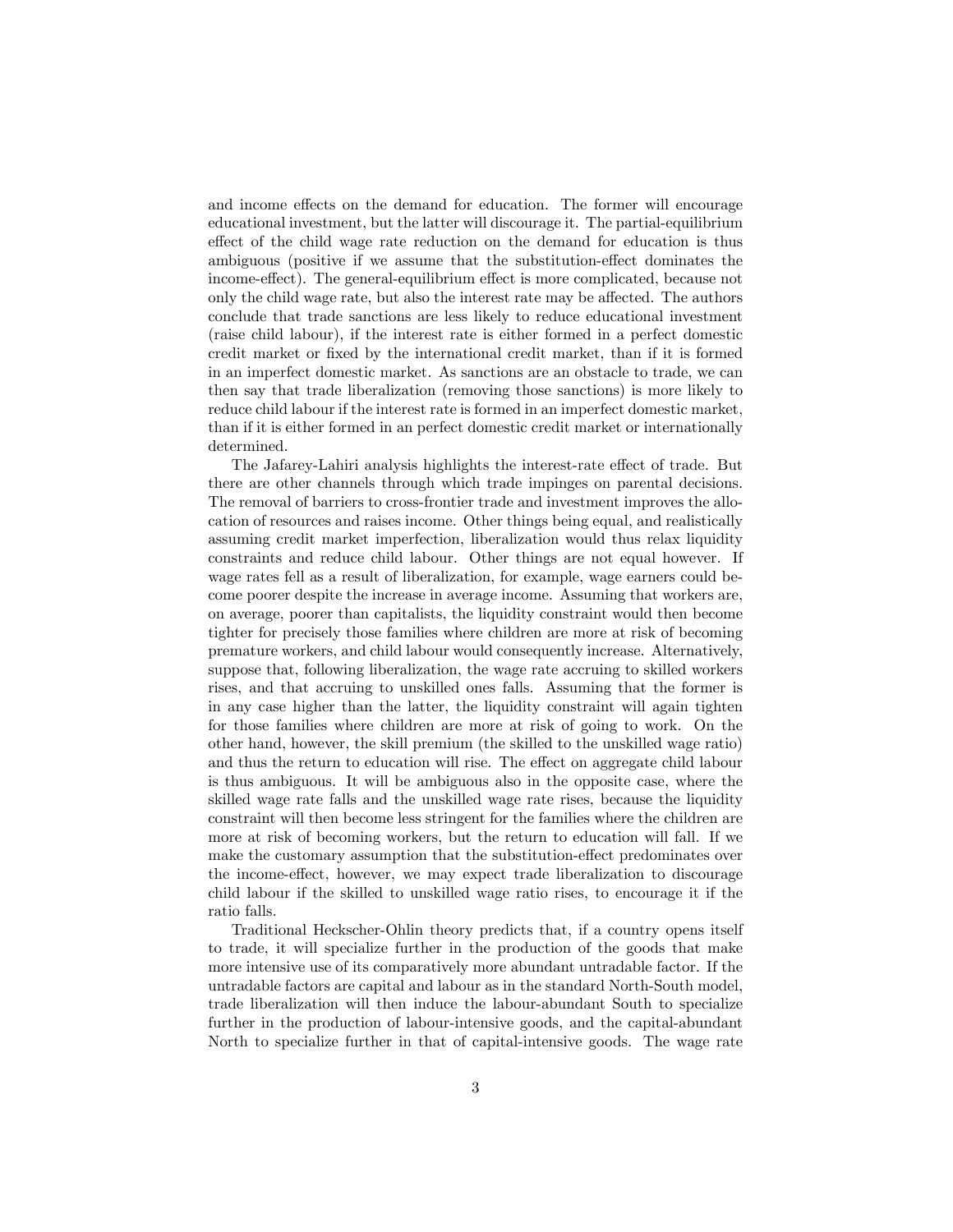will consequently rise in the South and fall in the North (Stolper-Samuelson theorem). If the untradable factors are skilled (more educated) and unskilled (less educated) labour as in Adrian Woodís re-interpretation of the North-South model, liberalization will induce the skill-abundant North to specialize further in the production of goods with a high skill content, and the skill-poor South to specialize further in the production of goods with a low skill content (Wood 1994). With trade liberalization, therefore, the skilled wage rate will rise relative to the unskilled wage rate in the North, and fall in the South.<sup>2</sup> This prediction does not appear to be borne out by the facts however. Empirical research shows that, in the 1980s and 1990s, increased openness was associated with a rise in the skilled to unskilled wage ratio not only in the North, but also in parts of the South, notably in middle-income Latin America (see Freeman and Oostendorp 2001, Feenstra and Hanson 1996, Robbins 1996, Wood 1997) and in some low-income countries (see UNCTAD 1997). Indeed, Leamer (1996, 1998) finds that unskilled wage rates did not fall everywhere in the developed world. Finally, Cigno et al.  $(2002)$  and Cigno  $(2003)$  find that the developing countries where increased openness was associated with a reduction in child labour were those where the share of educated workers in the total adult labour force was comparatively larger.

The limitation of the Hecksher-Ohlin framework is that it only envisages trade in final goods. In recent decades, however, there has been a very sharp increase in the trade of intermediate goods, and in the relocation of the factories producing such goods from developed to developing countries. If the productive activities so relocated were more skill-intensive than those originally carried out in the destination country, this will have caused the demand for skilled labour to shift upwards, and thus put upwards pressure on that countryís skilled to unskilled wage ratio. Depending on whether this or the Stolper-Samuelson-Wood effect prevailed, the skill premium could have thus risen or fallen. By contrast, if the relocated activities were less skill-intensive than those originally carried out in the destination country, this will have reinforced the Stolper-Samuelson-Wood effect, and the skill premium will have consequently fallen.

In Section 2 below, we report some broad facts concerning trade, FDI, relative wages, income, education and child labour in developing countries. In Section 3 we graft a family decision model on to a trade model incorporating the theoretical insights of Feenstra and Hanson (1996), and Wood (1997, 2002). In Section 4, we bring the theory to the data. Section 5 concludes.

### 2 Stylized facts

The present section presents the facts that motivated our theoretical and empirical analyses. Figures and tables appear at the end of the paper. Figure 1 plots the child labour rate against the share of school-age children not enrolled at school. The correlation is positive, but the dispersion is fairly high. As pointed

 $2$ The implications for poverty and inequality are discussed in Cline (1997), Zhu and Trefler (2005), and Basu (2006).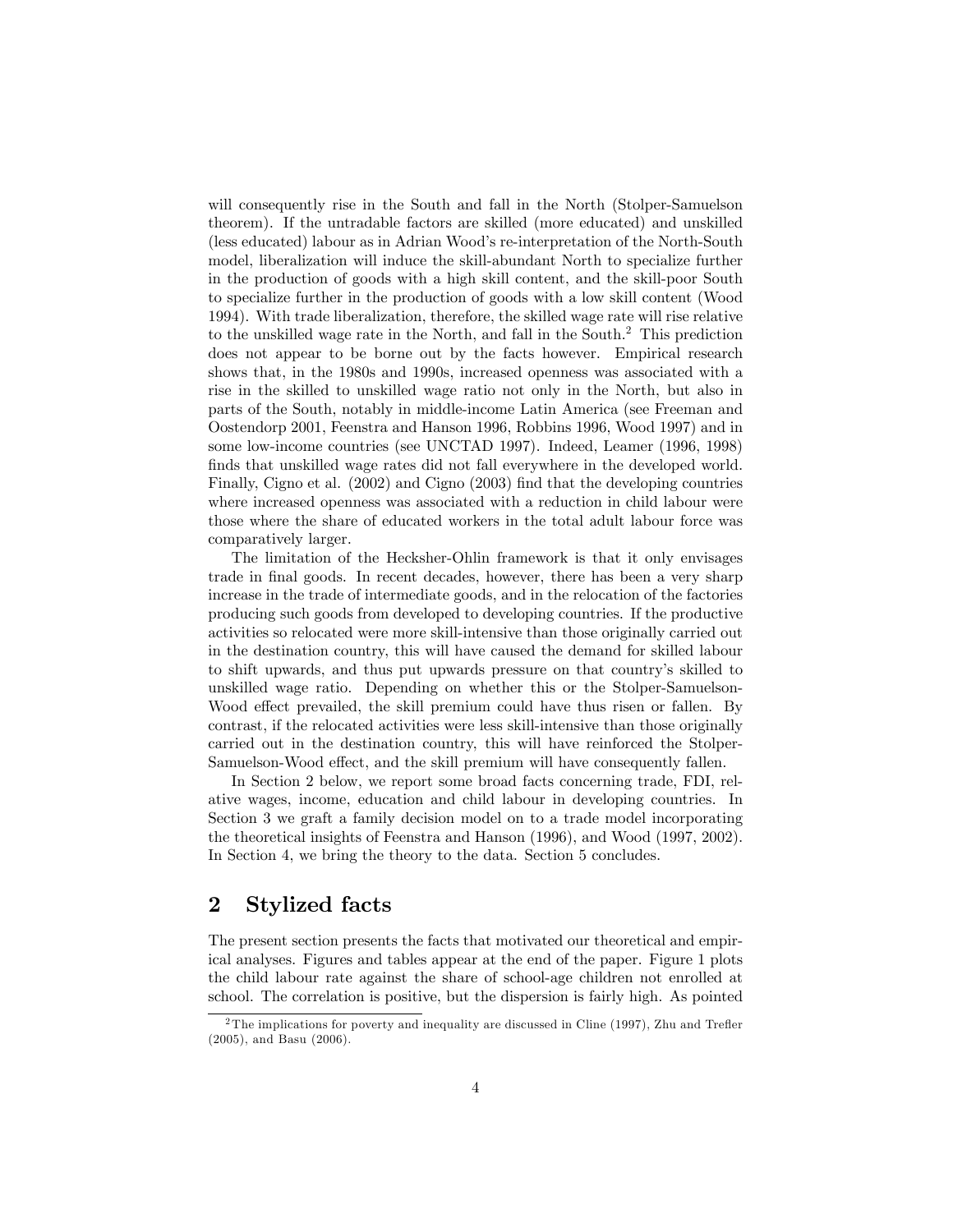out by, among others, Cigno and Rosati (2002, 2005), that is because many of the children enrolled at school in developing countries work at the same time, and some children are reported as neither working nor enrolled at school. As argued in Cigno 2012), however, child labour is a good inverse proxy for effective education, because working children dedicate less time to school attendance, homework and rest, and perform less well at school, than non-working children.

Figure 2 plots child labour against per-capita GDP. It also shows the child labour rate predicted by a Generalized Linear Model regression with a binomial distribution and a logit link function. By construction, this model takes into account the nonlinearities due to the fact that the dependent variable is constrained between 0 and 1. The correlation is negative but small, suggesting the presence of other important co-variates. Since the regression model is non-linear, it is informative to show how the marginal effect of per-capita GDP on the incidence of child labour varies with per-capita GDP. As Table 2 shows, this effect is clearly decreasing in per-capita income. For low income economies, those with per-capita GDP below 1,000 dollars a year according to the World Bank definition, a  $1\%$  increase in per-capita GDP is associated with a  $10\%$ reduction in child labour. For lower-middle income economies, those with percapita GDP between 1000 and 4000 dollars, the marginal effects are less than half those estimated for poorer economies. For upper-middle income economies, those with per-capita GDP above 4000 dollars, the reduction is less than 4%, falling to about 2% for higher income countries. Therefore, the association between child labour and per-capita GDP loses importance as the latter becomes larger. If we want to explain child labour in countries other than those with less than  $1,000$  dollars of GDP per capita, we must look for different mechanisms.

The literature reviewed in the last section suggests that trade openness, FDI and skill endowments also affect child labour. If we plot child labour against some measure of trade openness (e.g., import plus exports over GDP), we find that the correlation is negative, but very low, indicating that the effect of trade openness is mediated by, and the sign of this effect possibly depends on other variables. Over the last decade, developing countries have increased their participation in international trade, and their ability to attract foreign direct investment. By 2013, these countries accounted for over a half of the FDI total (WIR, 2014). As Figure 3 shows, Africa in particular saw an increase in the FDI inflow that brought it back to almost its pre-crisis level. If we plot child labour against FDI, however, we again find a negative but very low (especially at low investment levels) correlation between the two.

The literature leads us to expect a relationship also between child labour (or school enrolment) and the skill premium (measured as the educated-touneducated wage ratio), and between the skill premium, some measure of the skill endowment (e.g., the share of the population with completed primary or higher education) and trade openness. As our child labour and wage data come from different sets, we cannot plot one against the other. Looking at the regional averages reported in Table 1, however, we detect signs of a possibly negative association between child labour and the skill premium. If we plot the skill premium against trade openness or skill endowment we Önd no clear pattern.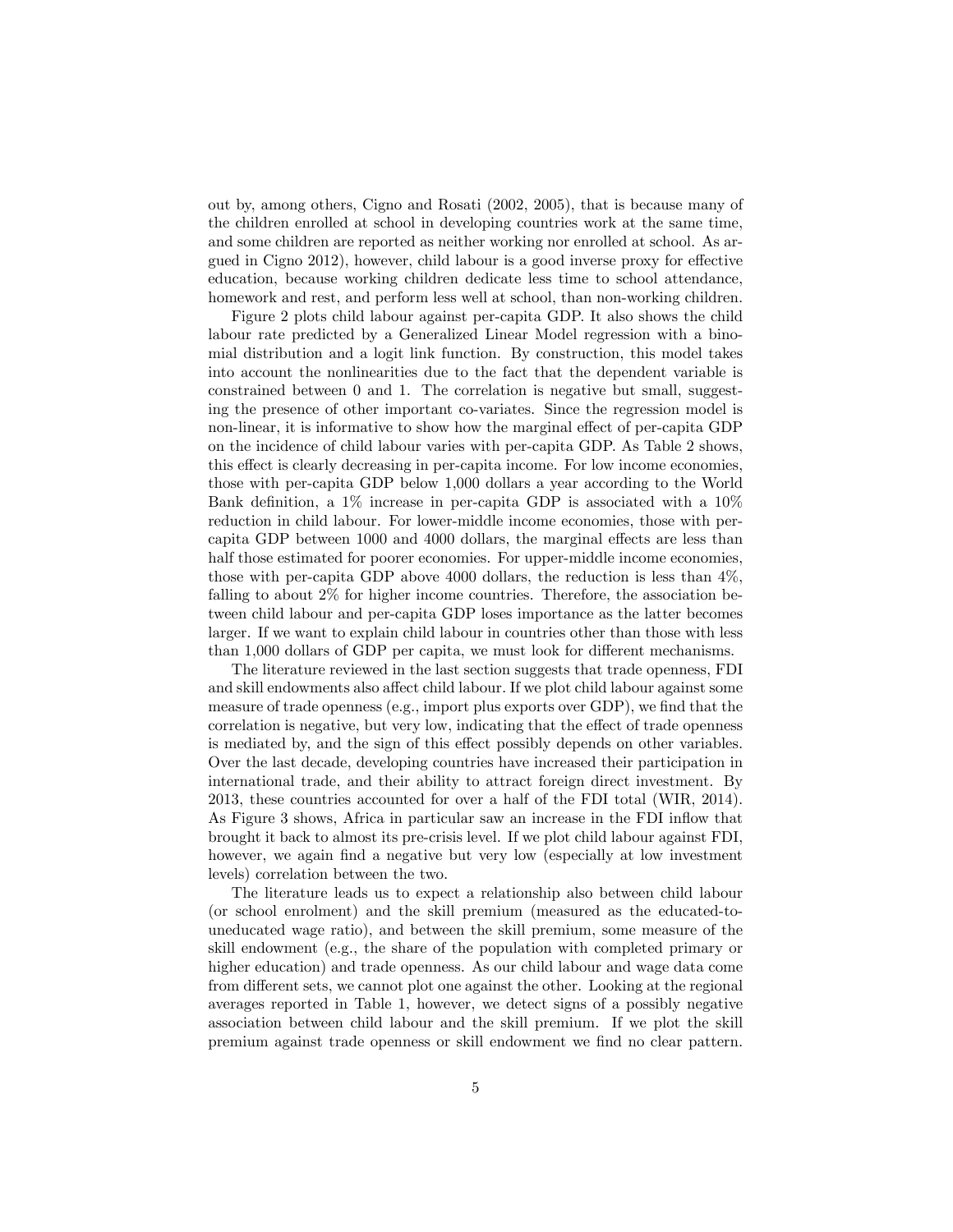As shown in Table 6, however, the skill premium is significantly and positively affected by both trade openness and skill endowment, and significantly and negatively affected by their interaction, suggesting that trade reduces the skill premium (and thus encourages child labour) in developing countries with a small share of educated adult workers, but raises the skill premium (and thus encourages educational investment) in developing countries with a relatively large share of educated adult workers. These statistical regularities encourage us to investigate further the role of educational investment before, and FDI after, trade liberalization in the determination of child labour. The next section will help us to formulate testable hypotheses.

#### 3 Theoretical analysis

Consider a two-period, two-country model of the world economy.<sup>3</sup> There are two intermediate goods,  $x_1$  and  $x_2$ , and three final goods, A, B and C. A is costlessly assembled from  $x_1$  and  $x_2$ . The other goods are produced with skilled and unskilled labour. While  $x_1$  can be produced in either country,  $x_2$  can be produced only in the North.<sup>4</sup> In each period  $t = 1, 2$ , each country  $i = N, S$ (where  $N$  stands for North and  $S$  for South) is populated by a measure one of families. Each family consists of a mother and her son. In period 1, the mother is a working-age adult, and her son a school-age child. In period 2, the mother is old, and her son a working-age adult. In period 1, mother and son are endowed with one unit of time each. In period 2, the son is endowed with one unit of time. The model bears similarities with Zhu and Trefler (2005). There, however, the objective is to examine the effect of trade and FDI on wage inequality in both the North and the South of the world. Here, by contrast, the ultimate aim is to establish the effect on child labour, and the analysis is focussed on the South.

Let  $q_{ti}$  denote the wage rate accruing to skilled labour, and  $w_{ti}$  that accruing to unskilled labour, in country  $i$  at time  $t$ . Preferences, technology and relative factor endowments are assumed to be such, that

$$
\frac{q_{tS}}{w_{tS}} > \frac{q_{tN}}{w_{tN}}, \ t = 1, 2.
$$
 (1)

Put another way, we call North the country where skilled labour is so abundant, in period 1, that no matter how much the other country, called South, invests in its children's education in period 1, it cannot catch up with it by period 2. Trade barriers are prohibitively high in period 1, but it is common knowledge that they will come down in period 2. There is no migration in either period.

In period 1, agents correctly anticipate period-2 prices and wages. Given this assumption, the equilibrium can be found in one shot (no backward-induction

 $3$  For technical detail, see Feenstra and Hanson (1996), Wood (2000), and textbook expositions of the Hecksher-Ohlin model.

<sup>&</sup>lt;sup>4</sup>We can imagine that the technology used to produce  $x_2$  cannot be imitated by competitors because it is a complex skill-intensive technology that does not generate informational spillovers; see Thoenig and Verdier (2003).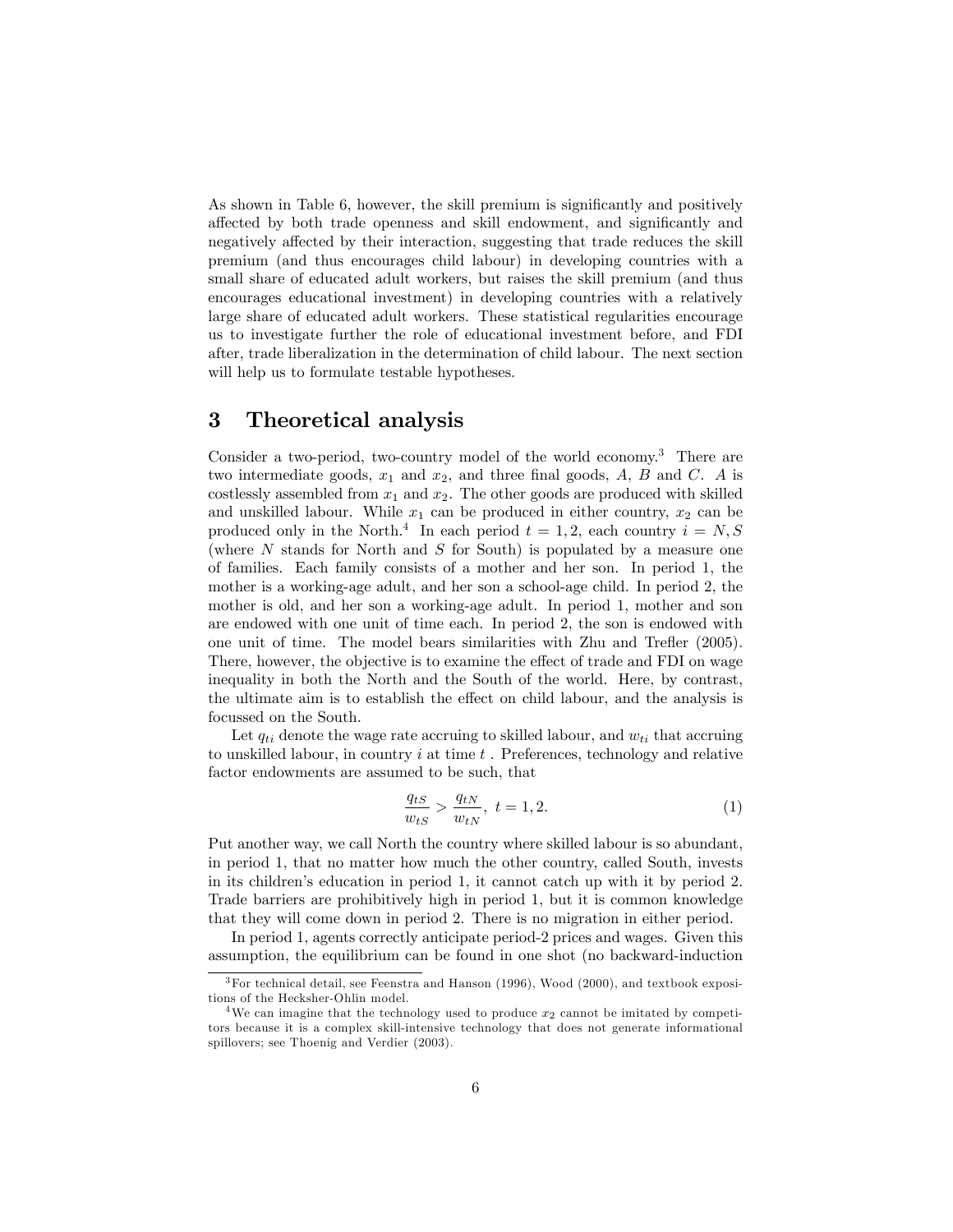problem). For ease of exposition, however, we first look for the period-1 equilibrium conditional on period-2 prices and wages, and then solve the intertemporal equilibrium problem. As child labour is concentrated mostly in developing countries, we focus on the latter.

#### 3.1 Period-1 decisions and conditional equilibrium

In this period, mothers inelastically supply their time endowment to the labour market. Sons spend a fraction e of their time endowment studying, and a fraction  $(1 - e)$  working.<sup>5</sup> A child spending a fraction e of his time studying in period 1 has a probability  $0 \leq \pi(e) \leq 1$  of becoming skilled in period 2. For simplicity, we assume

$$
\pi(e) = e, \ 0 \le e \le 1.
$$

As child labour is obviously unskilled (and assuming, for simplicity, that the child wage rate is equal to the unskilled adult wage rate), the opportunity-cost of education is  $w_{S1}$ . We do not consider other educational costs.

In the South, a fraction  $a_1$  of mothers is skilled, and a fraction  $1 - a_1$  unskilled. A family is said to be of type  $H$  if the mother is skilled, of type  $L$  if she is unskilled. Given  $q_{1S}$ ,  $w_{1S}$ ,  $q_{2S}$  and  $w_{2S}$ , a type- j family  $(j = H, L)$  solves the optimization problem

$$
MaxU_{S1} = E[\ln B_1 + \gamma(\ln k))]
$$
  
s.t.  $0 \le e \le 1$   
 $R_j = P_{B1}B_1$ ,

where  $U_{S1}$  is the mother's utility function,  $B_1$  the quantity consumed and  $P_{B1}$ the price of good B, and

$$
R_j = w_{1S} + (1 - e)w_{1S} \text{ if } j = L
$$
  
\n
$$
R_j = q_{2S} + (1 - e)w_{1S} \text{ if } j = H
$$
  
\n
$$
k = q_{2S} \text{ with probability } e
$$
  
\n
$$
k = w_{2S} \text{ with probability } 1 - e.
$$

Notice that parents do not internalize their children's preferences. The dependence of  $U_{S1}$  on k may reflect either a paternalistic interest in the child's future earning capacity, or the existence of a set of self-enforcing, renegotiation-proof rules conditioning the child's period-2 support for the parent on the parent's period-1 support for the child (see Cigno 1993, 2006).<sup>6</sup>

<sup>5</sup>As noted in the last section, the correlation between labour participation and non-school enrolment is positive but less than perfect. Here, however, e is the time that a child spends studying (including homework), rather than the share of school-age children enrolled for education. As we are talking of poor countries, it seems reasonable to simplify the analysis by assuming that the time left to a child after the minimum necessary amount of rest will be entirely spent studying or working (see Cigno 2012 and references therein).

 $66$  Given that parents do not save, and thus expect to be supported by their childen in old age, the second interpretation is the most appropriate.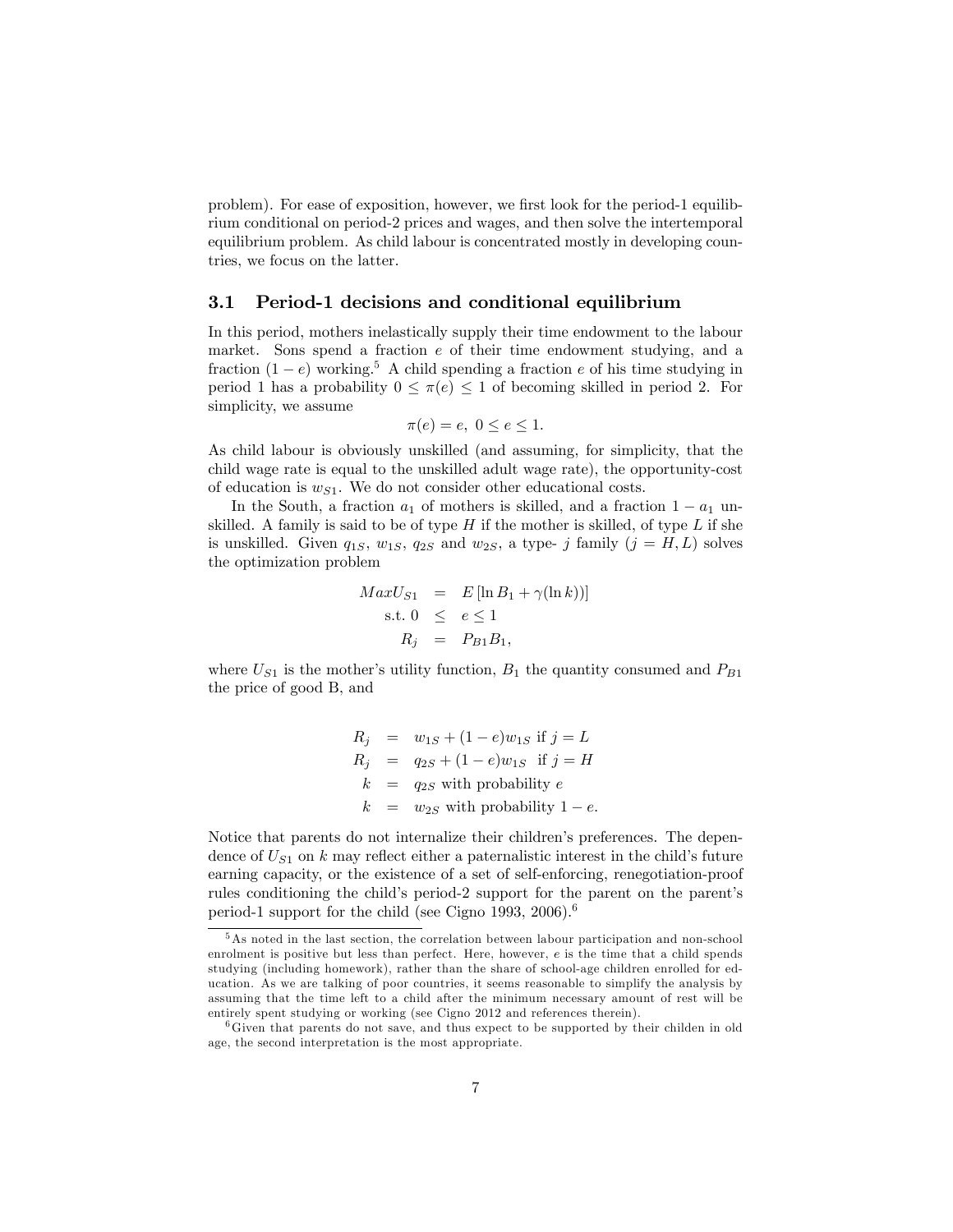At an interior solution,

$$
B_{j1}^{*} = \frac{w_{1S}}{\gamma P_{B1} \ln\left(\frac{q_{2S}}{w_{2S}}\right)}, \ j = H, S,
$$
  

$$
e_{H}^{*} = 1 + \frac{q_{1S}}{w_{1S}} - \frac{1}{\gamma \ln\left(\frac{q_{2S}}{w_{2S}}\right)}
$$

and

$$
e_L^* = 2 - \frac{1}{\gamma \ln \left( \frac{q_{2S}}{w_{2S}} \right)}.
$$

Therefore,

$$
B_1^* \equiv a_1 B_{H1}^* + (1 - a_1) B_{L1}^* = \frac{w_{1S}}{\gamma P_{B1} \ln\left(\frac{q_{2S}}{w_{2S}}\right)}
$$

and

$$
e_L^* \equiv a_1 e_H^* + (1 - a_1) e_L^* = 2 + a_1 \left(\frac{q_{1S}}{w_{1S}} - 1\right) - \frac{1}{\gamma \ln\left(\frac{q_{2S}}{w_{2S}}\right)}.
$$

This tells us that the South's aggregate period-1 demand for good  $B$  is decreasing in the expected skill premium  $\frac{q_{2S}}{w_{2S}}$ . By contrast, its aggregate period-1 educational investment and, consequently, period-2 share of skilled workers in the adult workforce, denoted by  $a_2$ , is increasing in  $a_1$ ,  $\frac{q_{1S}}{w_{1S}}$  and  $\frac{q_{2S}}{w_{2S}}$ .

We now look for a period-1 equilibrium conditional on the expected skill premium. In each period  $t, B$  is produced by a constant-returns-to-scale technology,<sup>7</sup>

$$
B_t = L_{tB}^{\beta} H_{tB}^{1-\beta}, \ 0 < \beta < 1,\tag{2}
$$

where  $H_{tB}$  denotes the quantity of skilled labour, and  $L_{tB}$  that of unskilled labour, employed in this activity. The cost-minimizing inputs of skilled and unskilled labour per unit of output are, respectively,

$$
h_{tB}^{*} = \left(\frac{\beta}{1-\beta} \frac{q_{1S}}{w_{1S}}\right)^{-\beta} \tag{3}
$$

and

$$
l_{tB}^* = \left(\frac{\beta}{1-\beta} \frac{q_{tS}}{w_{tS}}\right)^{1-\beta}.
$$
\n
$$
\tag{4}
$$

For the zero-profit condition,

$$
P_{B1} = l_B^* w_{1s} + h_B^* q_{1s}.
$$
\n<sup>(5)</sup>

For the labour markets to clear, it must be true that

$$
H_S = a_1 = h_B^* \frac{w_{1s}}{P_B \gamma (\ln \frac{q_{2S}}{w_{2S}})}\tag{6}
$$

 $7G$ ood  $B$  may be thought to include not only the product of subsistence agriculture and informal activities, but also industrial products of less than export quality (Wood, 2000).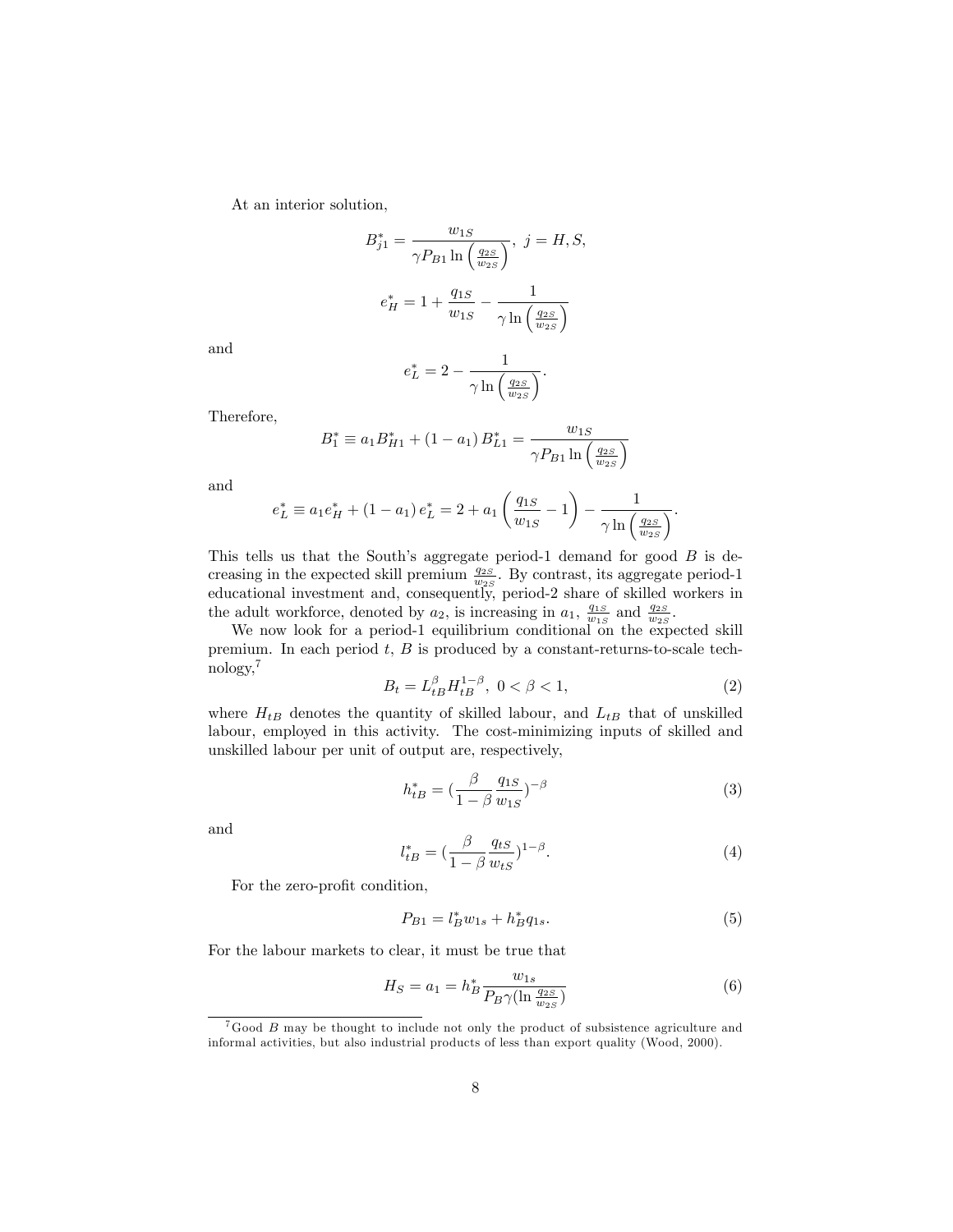$L_S = 1 - a_1 = l_B^* \frac{w_{1s}}{P_B \gamma(\ln s)}$  $\overline{P_B \gamma(\ln \frac{q_{2S}}{w_{2S}})}$ 

: (7)

Given  $a_1$  and the expected value of  $\frac{q_{2S}}{w_{2S}}$ , equations (3) – (7) simultaneously determine  $P_{B1}$ ,  $w_{1S}$  and  $q_{1S}$ .<sup>8</sup>

#### 3.2 Period-2 decisions and intertemporal equilibrium

In this period, the South can import  $x_2$  from the North. This gives the former the opportunity of domestically producing the intermediate good  $x_1$  by the constant-returns-to-scale technology

$$
x_1 = L_{x_1}^{\varepsilon} H_{x_1}^{1-\varepsilon}, \ 0 < \varepsilon < 1,
$$

and then costlessly assemble the final good  $A$  from  $x_1$  and  $x_2$  by the constantreturns-to-scale technology

$$
A = x_1^{\alpha} x_2^{1-\alpha}, \ 0 < \alpha < 1.
$$

The North may now choose to import  $x_1$  from the South instead of producing it locally.

The period-2, the cost-minimizing quantities of skilled and unskilled labour employed in country  $S$  to produce a unit of  $x_1$  are, respectively,

$$
h_{x_1}^* = \left(\frac{\varepsilon}{1 - \varepsilon} \frac{q_{2S}}{w_{2S}}\right)^{-\varepsilon} \tag{8}
$$

and

$$
l_{x_1}^* = \left(\frac{\varepsilon}{1 - \varepsilon} \frac{q_{2i}}{w_{2S}}\right)^{1 - \varepsilon}.
$$
\n(9)

The period-2 unit cost of producing  $x_1$  in country S is

$$
c_{1S} = w_{2i}l_{x_1}^* + q_{2i}h_{x_1}^*.
$$
\n(10)

Denoting by  $c_{1N}$  the period-2 unit cost of producing  $x_1$  in country N, and realistically assuming

$$
c_{1N} > c_{1S},
$$

 $x_1$  will be produced only in country S. We may interpret this as saying that the North's  $x_1$  producers relocate their factories to the South.<sup>9</sup> As  $x_1$  will be

and

<sup>8</sup> Similar expressions may be derived also for the North. As our attention is focussed on the South, however, we limit ourselves to assuming (1).

<sup>&</sup>lt;sup>9</sup>In Tang and Wood (2000), this is induced by a fall in co-operation cost that makes it advantageous to transfer entrepreneurs, designers, engineers and other professionals from the North to the South. In Feenstra and Hanson (1996), offshoring is made profitable by the fall in in the cost of production of the South relative to that of the North. This fall is explained by capital áows lowering the interest rate in the South relative to the North. Both these arguments could be applied also to our model. For simplicity, however, we have directly assumed that trade liberalization makes it possible and advantageous for the North to import  $x_1$  from the South.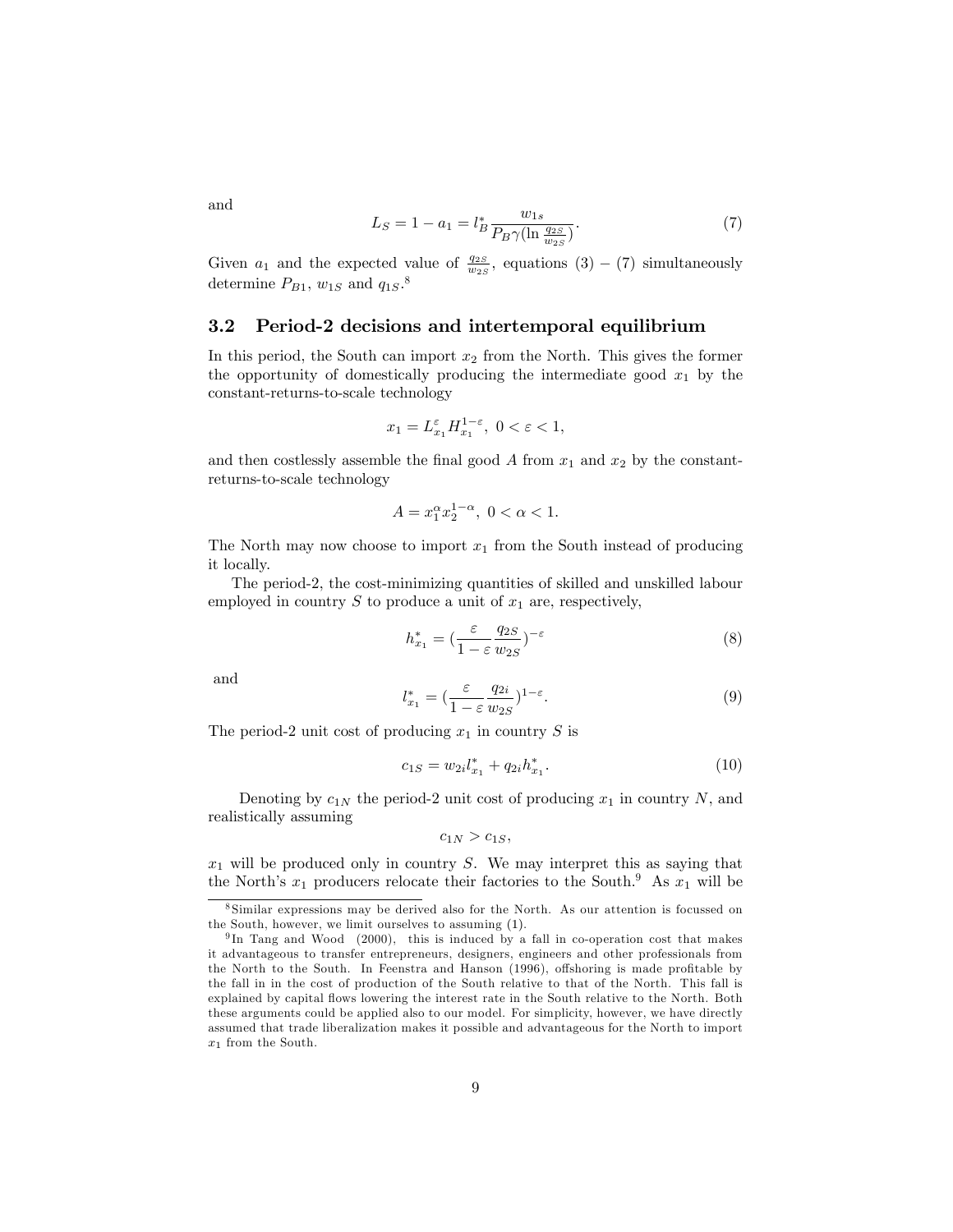produced only in the South, and  $x_2$  can be produced only in the North, we can then write, dispensing with country subscripts,

$$
x_1^* = \left(\frac{\alpha}{1 - \alpha} \frac{c_2}{c_1}\right)^{1 - \alpha} \tag{11}
$$

and

$$
x_2^* = \left(\frac{\alpha}{1 - \alpha} \frac{c_2}{c_1}\right)^{-\alpha},\tag{12}
$$

where  $c_2$  denotes the period-2 unit cost of  $x_2$ .<sup>10</sup> The period-2 unit cost of A will be

$$
c_A = x_1^* c_1 + x_2^* c_2. \tag{13}
$$

In the South, the average family solves

$$
MaxU_{S2} = \ln B_{S2} + \gamma \ln A_{S2}
$$
  
s.t.  $Y_{S2} = P_{B2}B_2 + P_{A2}A_{S2}$ ,

where  $U_{S2}$  is the son's utility,  $A_{S2}$  and  $B_{S2}$  are the average period-2 consumption levels of the two final goods, and

$$
Y_S = a_2 q_{2S} + (1 - a_2) w_{2S}
$$

is the average period-2 income. Using the first-order conditions, we can derive the South's period-2 demands for the two final goods,

$$
A_S^D = \frac{\gamma}{1+\gamma} \frac{Y_s}{P_A}
$$
  
\n
$$
B_S^D = \frac{1}{1+\gamma} \frac{Y_s}{P_B},
$$
\n(14)

and for the two intermediate goods,

$$
x_1^S = x_1^* A_S^D
$$
  
\n
$$
x_2^S = x_2^* A_S^D.
$$
\n(15)

Therefore,

$$
\frac{A_S^D}{B_S^D} = \gamma \frac{P_{B2}}{P_{A2}}.\tag{16}
$$

The North's family optimization problem is

$$
MaxU_{N2} = \ln C_{N2} + \gamma \ln A_{N2}
$$
  
s.t.  $Y_N = P_CQ_C + P_AQ_A$ ,

<sup>&</sup>lt;sup>10</sup>As we have not modelled the production of  $x_2$ , we do not have a cost function for it. We will thus treat  $c_2$  as a parameter.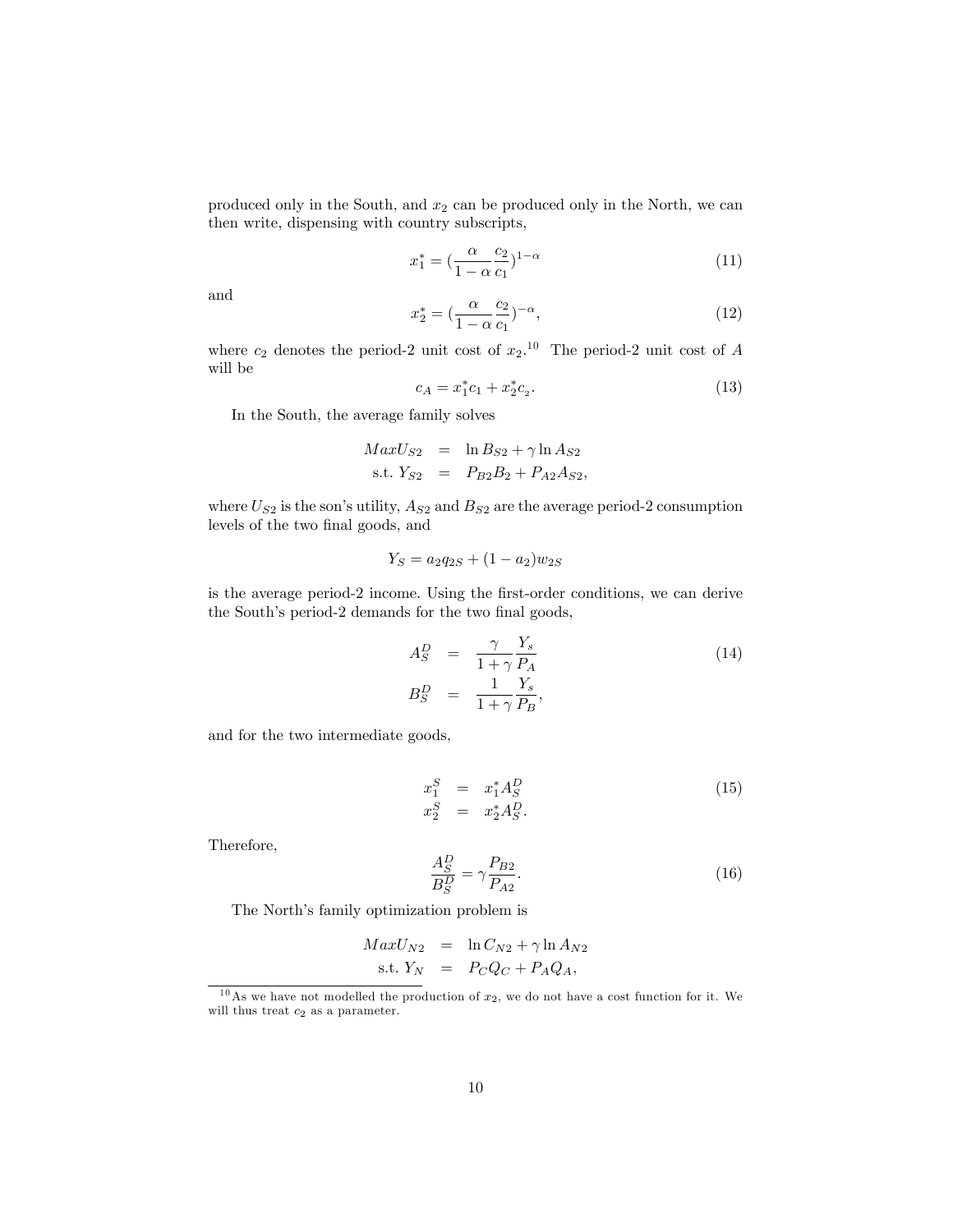where  $A_{N2}$  and  $C_{N2}$  denote the average quantities consumed of the two goods,  $U_{N2}$  is the son's utility, and,  $Y_N$  the average income. Therefore, the North's demands for  $x_1$ ,  $x_2$  and A are, respectively,

$$
x_1^{DN} = x_1^* Q_A^{DN}
$$
  
\n
$$
x_2^{DN} = x_2^* Q_A^{DN}
$$
\n(17)

and

$$
A_N^D = \frac{\gamma}{1 + \gamma} \frac{Y_N}{P_A}.\tag{18}
$$

Using the balance-of-trade equilibrium condition

$$
x_2^* Q_A^{DS} = x_1^* Q_A^{DN},
$$

and substituting from  $(14)$  and  $(18)$ , we find

$$
\frac{x_2^* Q_A^{DS}}{x_1^* Q_A^{DN}} = \frac{x_2^* Y_S}{x_1^* Y_N} = 1.
$$

For the zero-profit condition, prices will be equal to unit costs. Therefore,

$$
P_{A2} = x_1^* l_{x_1}^* w_{2S} + x_1^* h_{x_1}^* q_{2S} + x_2^* c_2 \tag{19}
$$

and

and

$$
P_{B2} = l_B^* w_{2S} + h_B^* q_{2S}.
$$
\n(20)

Equilibrium in the South's labour markets further requires that

$$
a_2 = h_B^* B_B^D + x_1^* h_{x_1}^* Q_A^{DS}
$$
  

$$
1 - a_2 = l_B^* Q_B^D + x_1^* l_{x_1}^* Q_A^{DS}.
$$
 (21)

**Assumption.** No factor-intensity reversal (NFIR):  $\forall \frac{q_{2S}}{w_{2S}}$ , either

$$
\frac{x_1^* h_{x_1}^*}{x_1^* l_{x_1}^*} > \frac{h_B^*}{l_B^*} \tag{22}
$$

or

$$
\frac{x_1^* h_{x_1}^*}{x_1^* l_{x_1}^*} < \frac{h_B^*}{l_B^*} \tag{23}
$$

Recalling that the ratio of skilled to unskilled workers employed in the production of good A depends only on the ratio of skilled to unskilled workers employed in the production of  $x_1$ , and that the ratio of skilled to unskilled workers employed in the production of  $B$  is calculated as a residual, the South's period-2 equilibrium wage ratio is then determined by the need to induce the producers of  $B$  to employ that residual mix of skilled and unskilled workers. If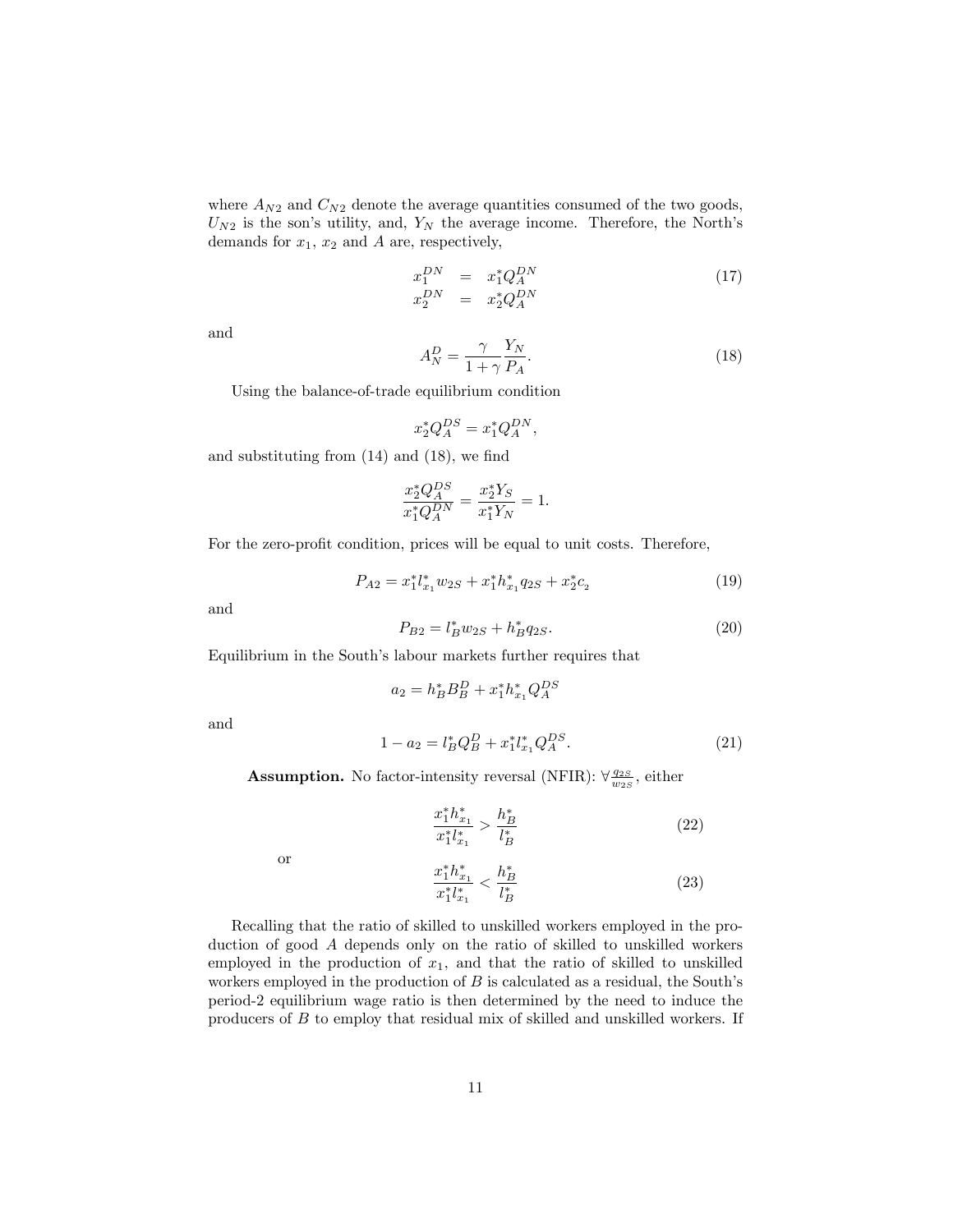(22) holds, these producers will then employ a more skill-intensive labour mix than they did in period 1, and the South's skill premium will consequently rise,

$$
\frac{q_{2s}}{w_{2s}} > \frac{q_{1s}}{w_{1s}}.
$$

Conversely, if (23) holds, they will employ a less skill-intensive labour mix than in period 1, and the South's skill premium will fall,

$$
\frac{q_{2S}}{w_{2S}} < \frac{q_{1s}}{w_{1S}}.
$$

In each case, the size of the wage change will depend on the change in the stock of skilled adults between periods 1 and 2, and thus on the amount that southern parents invested in their childrenís education in period 1. Having assumed that parents correctly anticipate future wages, the amount parents invest in their children's education will be larger if  $(22)$  holds, than if  $(23)$  does.

**Proposition.** There exists a two-way relationship between  $\frac{P_A}{P_B}$  and  $\frac{q_{2S}}{w_{2S}}$ , such that

$$
\frac{P_A}{P_B} = \frac{1}{\alpha} \varphi(\frac{q_{2S}}{w_{2S}}), \ \varphi' > 0 \ \text{for} \ (22), \ \varphi' < 0 \ \text{ifor} \ (23). \tag{24}
$$

**Proof.** Note that  $x_2^*c_2 = (1 - \alpha)P_A$ , Substituting in (19) we then obtain

$$
\alpha P_A = x_1^* l_{x_1}^* w_s + x_1^* h_{x_1}^* q_s,
$$

which, combined with (20), implies

$$
\frac{P_{A2}}{P_{B2}} = \frac{1}{\alpha} \frac{x_1^* l_{x_1}^* + \frac{q_{2s}}{w_{2s}} x_1^* h_{x_1}^*}{l_{B}^* (\frac{q_{2s}}{w_{2s}}) + \frac{q_{2s}}{w_{2s}} h_{B}^* (\frac{q_{2s}}{w_{2s}})}.
$$

Given NFIR, (24) then follows.

Given the South's relative demand and relative supply functions are, respectively,

$$
\frac{A_S^D}{B_S^D} = \gamma \frac{P_{B2}}{P_{A2}},
$$

and

$$
\frac{A^S}{B^S} = \Psi(\frac{P_{A2}}{P_{B2}}, \frac{a_2}{1 - a_2}, \alpha),
$$

with  $\Psi'_{\frac{P_A}{P_B}}>0$ ,  $\Psi'_{\frac{a_2}{1-a_2}}>0$  for (22),  $\Psi'_{\frac{a_2}{1-a_2}}<0$  for (23), and  $\Psi'_{\alpha}>0$ , the equilibrium price ratio will satisfy

$$
\gamma \frac{P_B}{P_A} = \Psi(\frac{P_A}{P B}, \frac{a_2}{1 - a_2}, \alpha). \tag{25}
$$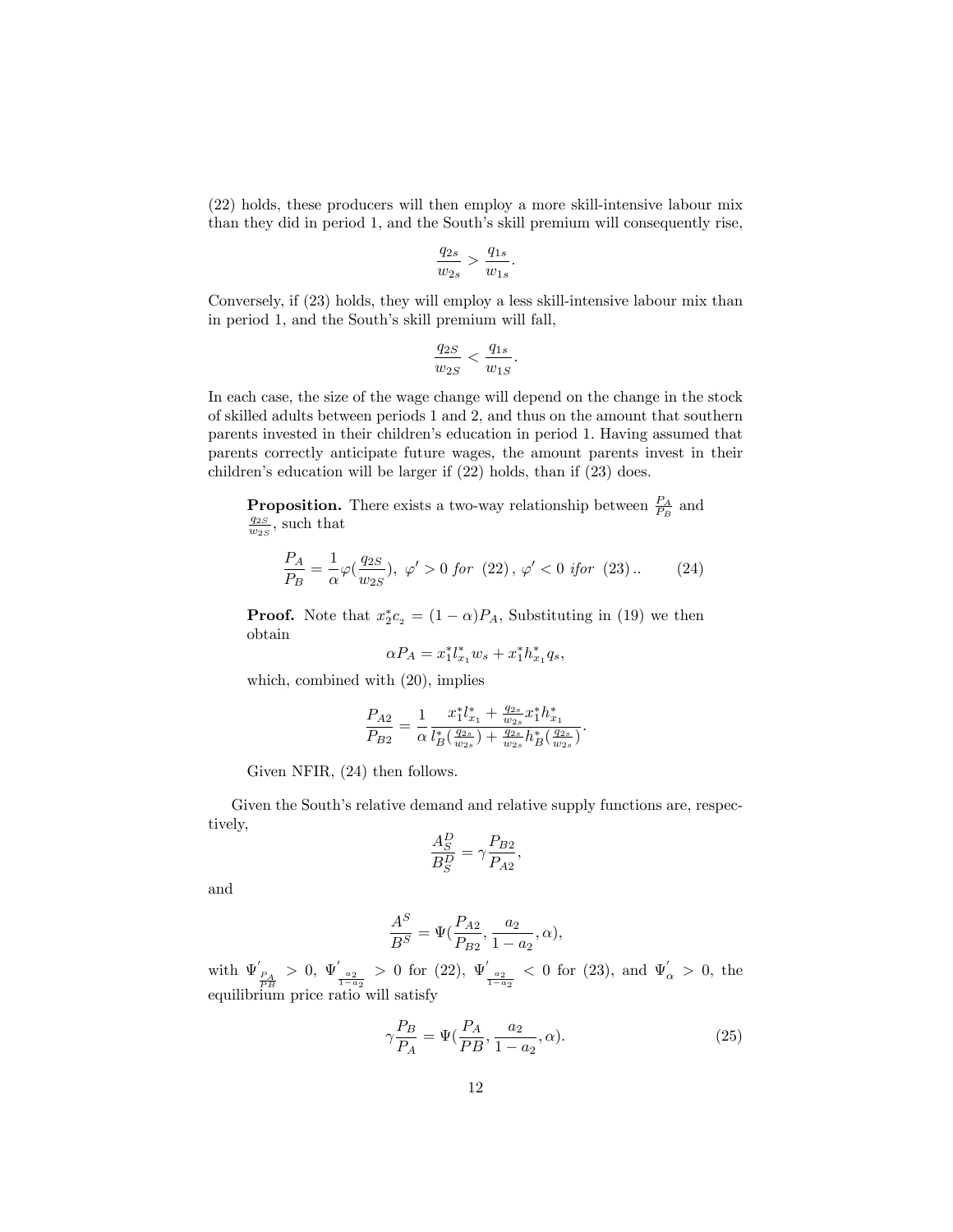Let  $p \equiv \frac{P_A}{PB}$  denote the equilibrium price ratio, and  $r \equiv \frac{a_2}{1-a_2}$  the equilibrium ratio of skilled to unskilled workers ratio, in period 2. Given that,  $\frac{\partial p}{\partial \alpha} = -\frac{\Psi_{\alpha}}{\gamma + \Psi_{p}}$ and  $\frac{\partial p}{\partial \gamma} = \frac{1}{(\gamma + \Psi_p)p}$ , p is decreasing in the technological parameter  $\alpha$  (the more important is  $x_1$  in the production of A, the lower is  $p$ ), and increasing in the preference parameter  $\gamma$  (the better consumers like A, the higher is p). Given that  $\frac{\partial p}{\partial r} = -\frac{\Psi_r}{\gamma + \Psi_p}$ , p will be decreasing or increasing in r according to whether (22) or (23) is true.

We are now equipped to examine the effects of period-2 trade liberalization on the South's period-1 education decisions. Let  $\omega_1 \equiv \frac{q_{1S}}{w_{1S}}$  and  $\omega_2 \equiv \frac{q_{2S}}{w_{2S}}$ . We know that aggregate educational investment is increasing, and the child labour rate consequently decreasing, in  $a_1$  and  $\omega_2$ . We also know that  $\omega_2$  will be higher than  $\omega_1$  if (22) holds, lower than it if (23) does. Given  $a_1$ , trade liberalization will then cause child labour to fall if  $x_1$  is more skill-intensive than  $B$ , to rise if  $x_1$  is less skill-intensive than  $B$ . The fall (rise) will be larger (smaller) if  $a_1$  is high, than if  $a_1$  is low. This prediction contrasts with that implied by Adrian Wood's version of the Hecksher-Ohlin model, where trade liberalization necessarily reduces the South's skill premium. If we introduced family choice in that model, we would in fact find that, contrary to the evidence, trade liberalization necessarily discourages education and raises child labour in developing countries.

The reason why trade liberalization does not necessarily depress the skill premium and discourage education in the South according to our model is that liberalization encourages offshoring. Depending on whether the activities relocated from the North to the South are more or less skill-intensive than those already carried out in the latter, liberalization may in fact put either upwards or downwards pressure on the South's skilled to unskilled wage ratio. In the first case, offshoring will reinforce the Stolper-Samuelson-Wood effect, the South's skill premium will consequently fall, and child labour will rise. In the second, by contrast, offshoring will tend to offset, and possibly more than offset, the Stolper-Samuelson-Wood effect. The larger is the South's initial skill endowment, the more skill-intensive will the production activities relocated there be. The more likely it then is that trade liberalization will raise the South's skill premium, and reduce its child labour rate.

### 4 Empirical analysis

In this section, we estimate the effects of a country's skill endowment and exposure to foreign trade on that countryís skill premium and child labour rate. We use two separate datasets. The first is obtained by matching and merging data from different sources, mainly UNICEF, UNESCO, World Bank, and ILO and considering different proxies for the variables of interest. We also insert variables coming from the Barro and Lee dataset, accessed on line on November 2014. The second dataset exploits the information on wages and employment provided by UNIDO, and is used exclusively to calculate the skill premium. To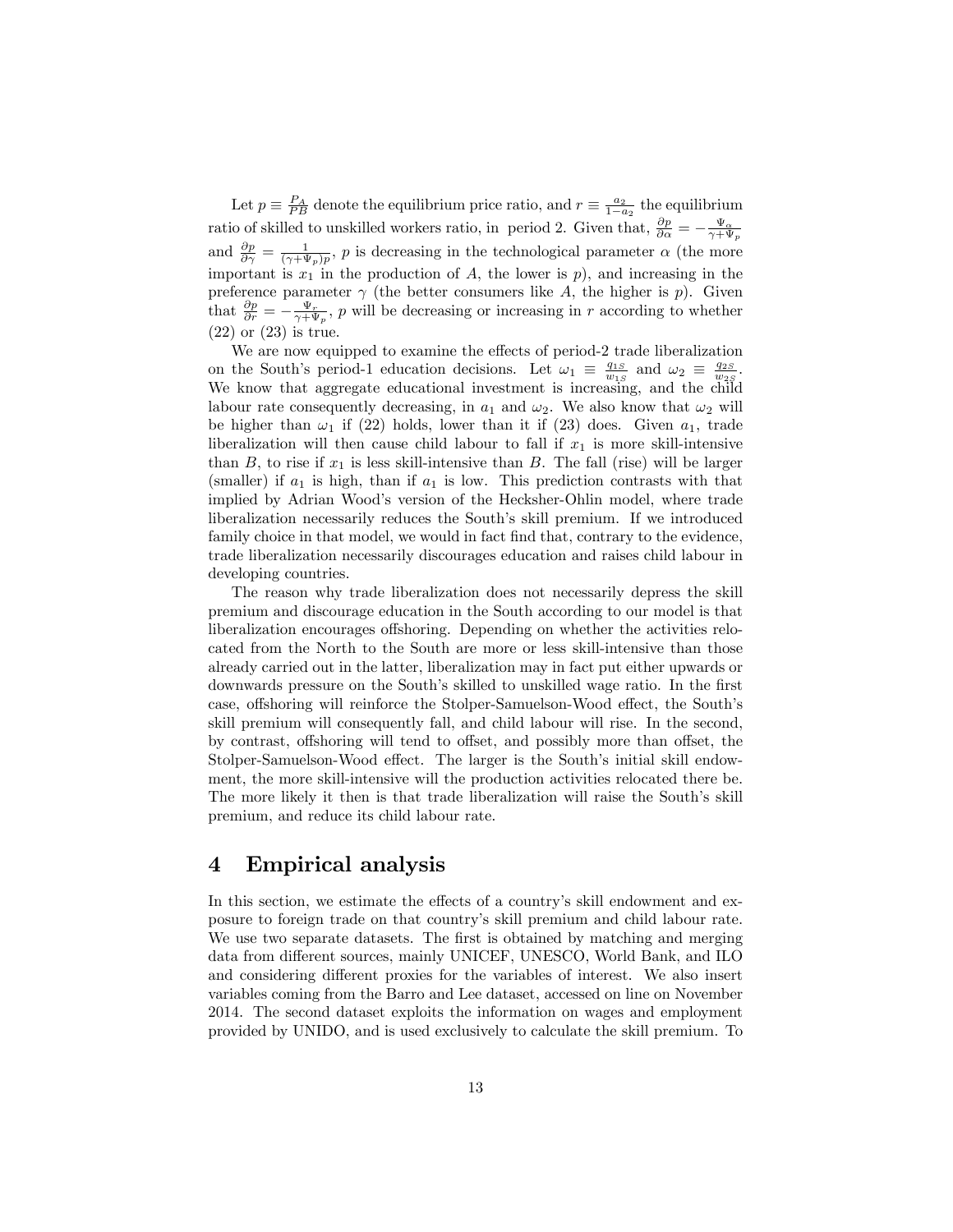proxy the skill endowment, we use the average number of years of education or, alternatively, the stock of persons with completed primary education. The precise definition of the variables, together with the specific source for each variable are reported in the Appendix.

Given that, according to our theoretical predictions, the child labour effects come at least in part through induced changes in the domestic skill premium, the two variables should be estimated simultaneously. Given, however, that the data come from different sources, we had no choice but to separately estimate a child labour equation and a skill premium equation. Given that it takes time for trade liberalization to affect FDI and domestic wage rates, and for these induced changes to affect parental decisions, we lag trade openness 5 years. As the child labour data set is assembled from different surveys concerning different years, we could only carry out cross-section estimates. The number of observations in the dataset used to estimate the child labour equation is limited. Indeed, there are data on child labour for only 109 countries. For most of them, we were able to Önd data on skill endowments (either average years of education as suggested in Barro and Lee, or completed primary education). When we introduce other explanatory variables (e.g., FDI), the sample gets smaller for lack of data The exact number of observations on which the estimates are run is indicated in each table and for each equation.

Table 3 shows an estimate of the child labour equation obtained by a Generalized Linear Model regression with a binomial distribution and a logit link function  $11$ . Child labour is strongly affected by skill endowment (measured as the share of adults with at least primary education, L5pri\_stock) and trade openness (measured as the trade ratio, L5-open), both lagged five years. The coefficients are significantly different from zero. Per-capita GDP (GDP  $pc$ ) also has a negative effect, but the coefficient is smaller and less significant than it would be without the lagged variables, suggesting that income is partly determined by trade<sup>12</sup>. Table 4 shows what happens if we add FDI to the list of explanatory variables. The coefficient of this variable is negative and significantly different from zero. The other coefficients are smaller than in Table 3, as expected. We are aware that FDI is potentially endogenous, but we do not have enough degrees of freedom to instrument it. The fact that the numerical values of the coefficients are very stable, however, is a good rule-of-thumb indicator that the estimates are reliable.

We tried to separate the countries that reduced trade openness from those that increased it in the Öve years preceding the labour survey (on average, between 2005 and 2010-11). As shown in Table 5, the average degree of openness (0.89) at the end of the quinquennium in the countries that reduced trade openness is very similar to the average degree of openness (0.865) at the start of the quinquennium in the countries that increased trade openness. The regressions

 $11$ We also tried different estimation methods, and the results were very stable. The results of these other regressions are available on request.

 $12$  We also tried to estimate child labour on GDP, as in Edmonds 2008, or child labour on trade openess and skill endowments alone. Contrary to other papers, in our case the numerical coefficents are very stable and the significance level of the different regressors does not change.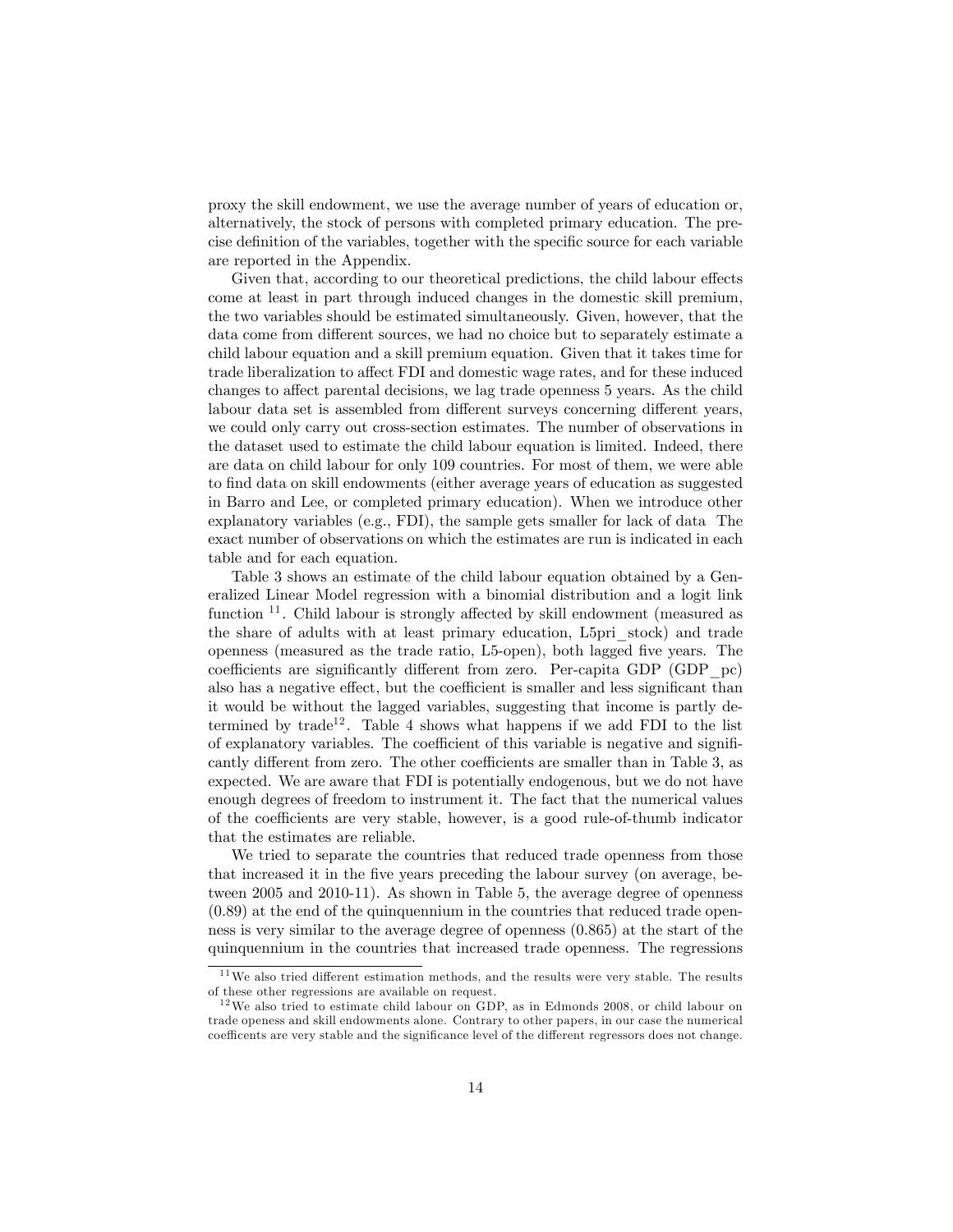run on the two subsamples confirm the negative child labour effects of income and lagged skill endowment, but the number of observations is too small to draw firm conclusions, or to consider other explanatory variables.

Table 6 shows the skill premium (measured by the skilled-to-unskilled wage ratio) effects of all the variables, other than  $FDI$ ,<sup>13</sup> that were used to explain child labour. Consistently with the proposition that income affects child labour decisions via the liquidity constraint, not via relative wages, per-capita GDP has no significant effect on the skill premium. Consistently with the results shown in Table 2, the negative effect of income on child labour shown in Table  $4 \text{ may}$ thus be thought to reflect the behaviour of the poorer part of the population (for whom the return to education is irrelevant because the credit ration is tight). The skill premium is positively and significantly affected by the skill endowment and by the degree of trade openness, both lagged five years. Their interaction, however, has a negative and significant coefficient. If the country's skill endowment is small, trade then lowers the skill premium (as predicted by Stolper-Samuelson-Wood). If the endowment is sufficiently large, however, trade will raise the skill premium. Our empirical finding is thus consistent with our theoretical prediction that trade liberalization will raise a developing countryís skill premium, and reduce its child labour rate, if its stock of skilled workers is large enough to attract sufficiently skill-intensive FDI.

#### 5 Conclusion

We have argued theoretically that the lowering of barriers to trade and foreign direct investment may cause a developing countryís skill premium to rise, and child labour to fall, if the production activities relocated to that country are more skill-intensive than those already carried out there. Otherwise, liberalization will cause the skill premium to fall, and child labour to rise. This prediction is consistent with the observation that child labour has risen in some developing countries and fallen in other, but it conflicts with an implication of Adrian Woodís version of the Hecksher-Ohlin model, according to which trade liberalization reduces the skill premium in (by definition skill-poor) developing countries, and raises it in (by definition skill-rich) developed countries. If we introduced family choice in that model, we would in fact find that liberalization reduces the incentive to send children to school in developing countries, and will thus raise child labour. The reason why this does not necessarily happen in our model is that liberalization permits and encourages offshoring. If the activities relocated from a developed to a developing country are more skill-intensive than those originally carried out in the latter, that will in fact put upwards pressure on that country's skilled to unskilled wage ratio, and thus tend to offset (possibly, more than offset) the Stolper-Samuelson-Wood effect associated with international specialization. The larger is a developing country's skill endowment at the time when the barriers are lowered, the more skill-intensive

 $13\,\text{We could not consider FDI}$  because we did not have FDI data in this dataset. As it is well known, it is difficult to find reliable bilateral FDI data for developing countries.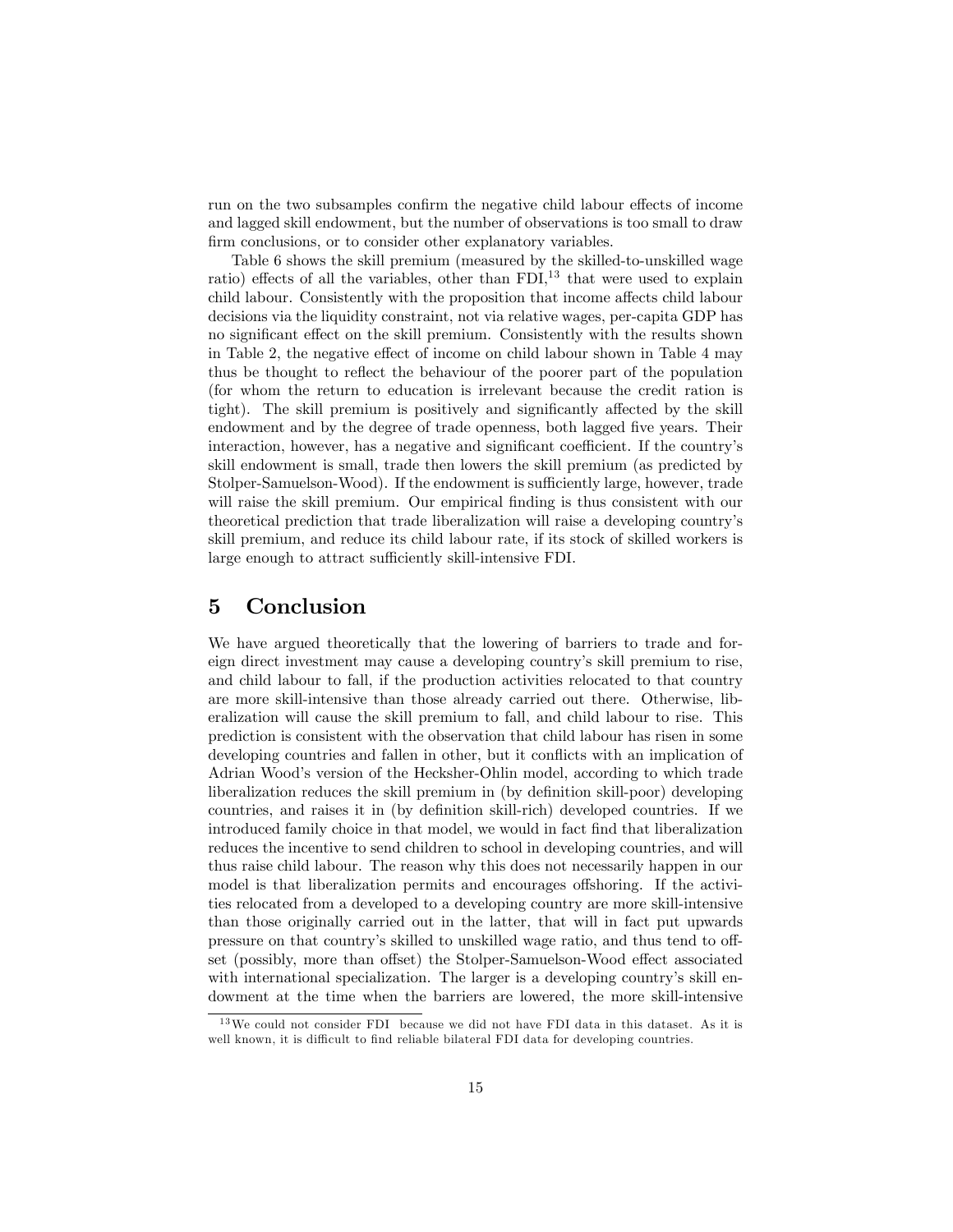will the production activities relocated there be, and the more likely it then is that child labour will fall. The data do not reject this theoretical prediction, and thus help to explain why trade liberalization reduced the skill premium and raised child labour in some developing countries, but not in other. If we buy the Baland-Robinson and Ranjan arguments that child labour is not only undesirable on humanitarian grounds, but also inefficient, lowering barriers to trade and inwards FDI is beneficial if the country starts out on the right foot  $$ i.e., if it has already accumulated a stock of educated workers large enough to attract production activities that will raise the skill premium.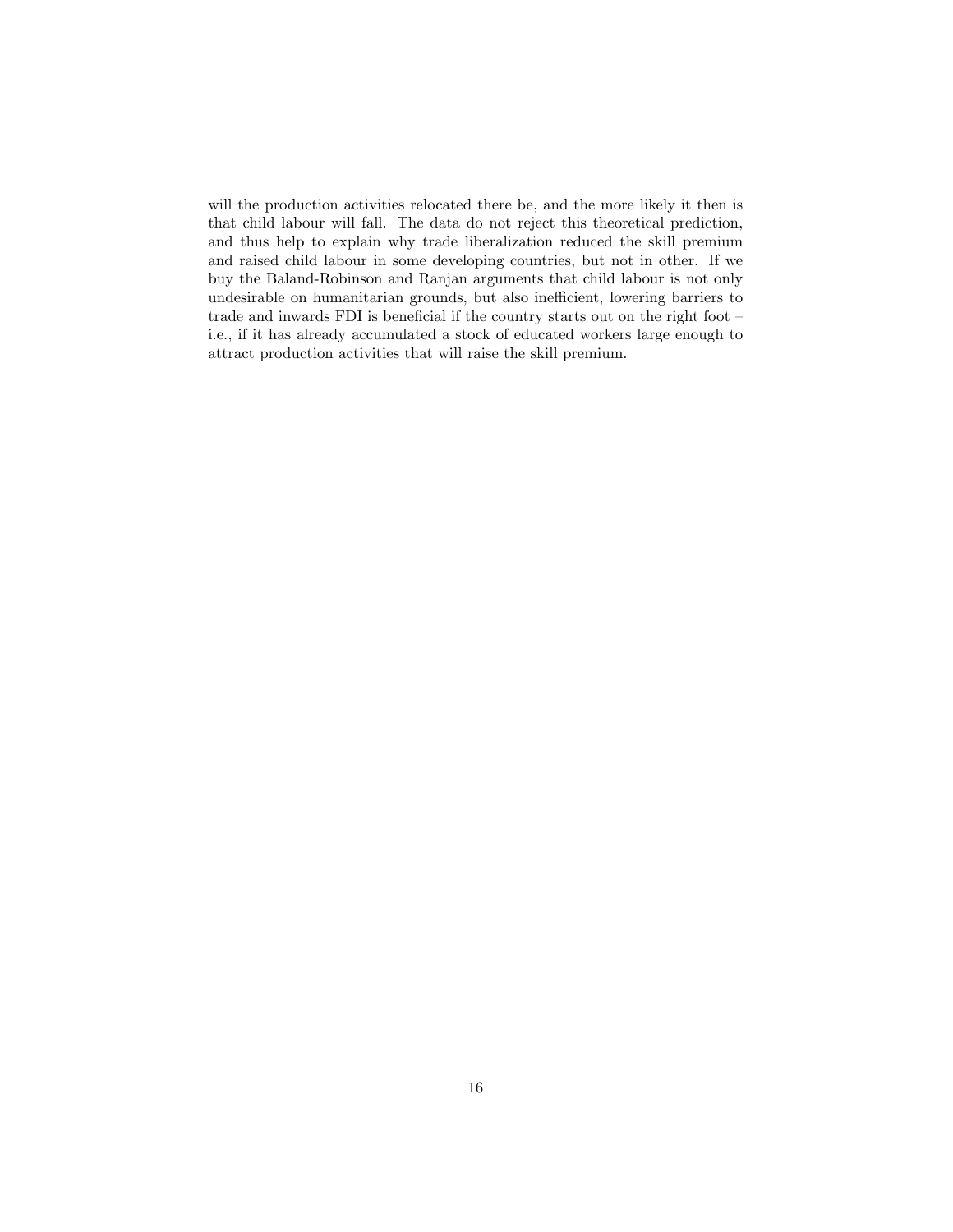References

Anderson, E., P. Tang and A. Wood (2006), "Globalization, cooperation costs and wage inequalities" , Oxford Economic Papers 58, 569-95

Baland, J. M. and J. A. Robinson (2000), "Is child labor inefficient?", Journal of Political Economy 108, pp. 663-679

Barro, R. J. and J. W. Lee (2013), "A new data set of educational attainment in the world,  $1950-2010$ ", *Journal of Development Economics* 104, pp. 184–198

Basu, K. (2006), "Globalization, poverty, and inequality: What is the relationship? What can be done?", World Development, 34(8), pp. 1361-1373

-. and P. H. Van (1998), "The economics of child labour", American Economic Review 88, pp. 412-427

Chinn, M. D. and H. Ito (2006), "What matters for financial development? Capital controls, institutions, and interactions", Journal of Development Economics  $81(1)$ , pp. 163–192

Cigno, A. (1993),"Intergenerational transfers without altruism", European Journal of Political Economy 9, pp. 505-518

 $\sim$  (2003), "Globalization can help reduce child labour", CESifo Economic Studies 49, pp. 515-526

 $-$  (2006), "A constitutional theory of the family", *Journal of Popu*lation Economics 19, pp. 259-283

 $-$  (2012), "How to deal with covert child labor, and give children an effective education, in a poor developing country", World Bank Economic Review 26, pp. 61-67

–, L. Guarcello and F. C. Rosati (2002), "Does globalization increase child labour?", World Development 30, pp. 1579-89

– and F. C. Rosati (2002), "Child labour, education and nutrition in rural India", *Pacific Economic Review* 7, pp. 65-83

and F. C. Rosati (2005), The Economics of Child Labour, New York and Oxford: Oxford University Press

Cline, W. (1997), Trade and Income Distribution, Washington DC: Institute for International Economics

Dehejia, R. H. and R. Gatti (2005), "Child labour: the role of income variability and access to credit in a cross section of countries", Economic Development and Cultural Change  $53$  (4), pp. 913–932

Edmonds, E. V. (2005), "Does child labour decline with improving social status?", Journal of Human Resources 40 (1); 77-99.

and N. Pavcnik (2006), "International trade and child labour: cross country evidence", Journal of International Economics 68, pp. 115-140

Feenstra, R. and G. Hanson (1996), "Foreign investment outsourcing and relative wages" in R. Feenstra,G. Grossman,and D. Irwin (eds.), Political Economy of Trade Policy. Essays in Honour of Jagdish Bhagwati, Cambridge: MIT Press

Freeman, R. B. and R. H. Oostendorp (2001), "The occupational wages around the World Data File", International Labour Review 140 (4), pp. 379- 401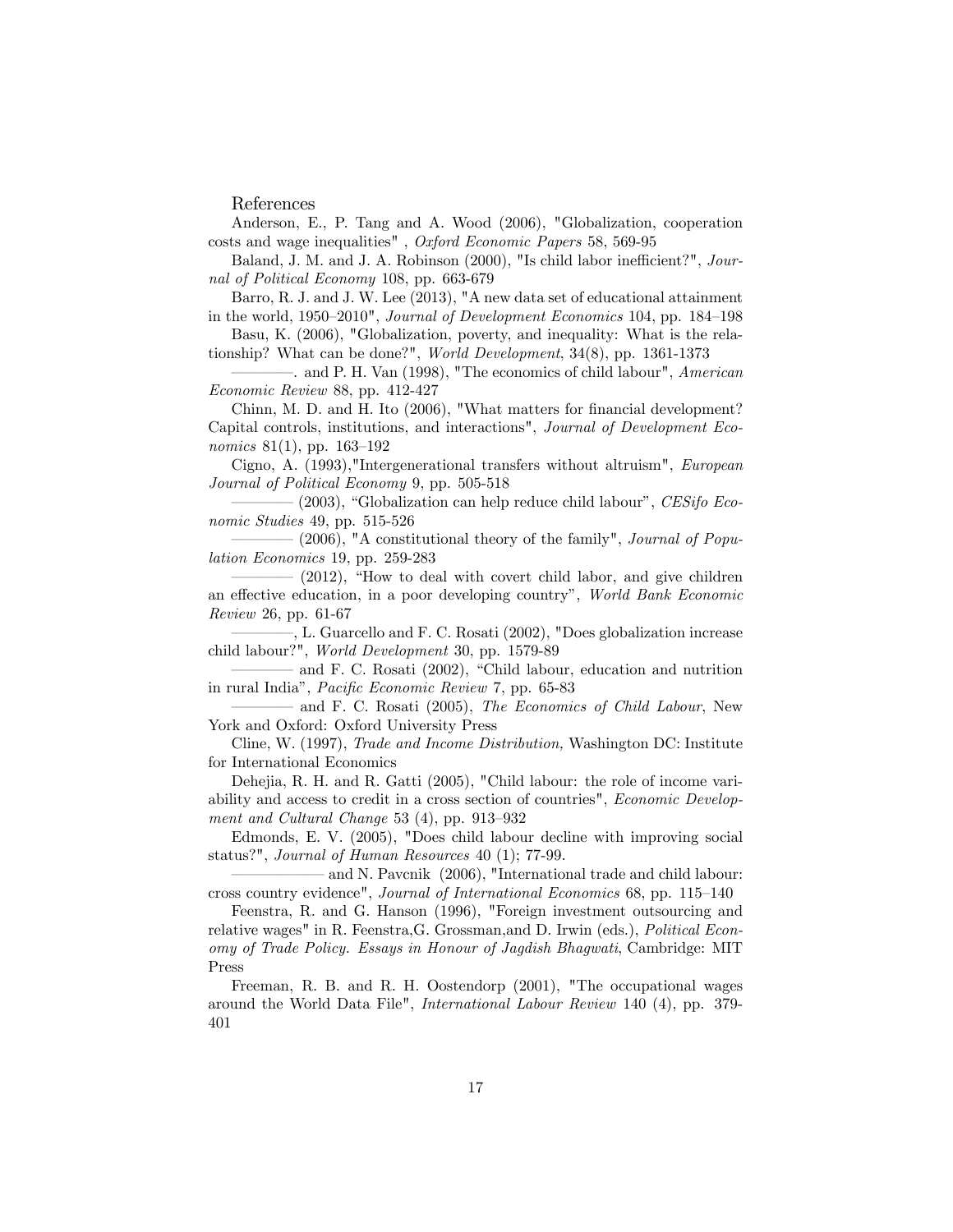Jafarey, S. and S. Lahiri (2002), "Will trade sanctions reduce child labour? The role of credit markets", Journal of Development Economics 68 (1), pp.137- 56

Leamer, E. (1996), "In Search of Stolper-Samuelson Effects on U.S. Wages", NBER Working Papers 5427

(1998), "In search for Stolper-Samuelson linkages between international trade and lower wages" in S.Collins (ed.) Imports, Exports,and the American Worker, Washington DC: Brookings Institution Press

Pouliot, W. (2006), "Introducing uncertainty in Baland and Robinson's model of child labour", Journal of Development Economics 79, pp. 264-272

Ranjan, P. (2001), "Credit constraints and the phenomenon of child labour", Journal of Development Economics 64, pp. 81–102

Robbins, D. (1996), "Evidence on trade and wages in developing world", Technical Paper 119, OECD Development Centre, Paris

Tang, P., and A. Wood (2000) "Globalization, Cooperation Costs and Wage Inequalities". Unpublished paper. Netherlands Planning Bureau and Institute

of Development Studies, University of Sussex, Brighton (www.ids.ac.uk/ids/global/ttint.html).

Thoenig, M. and T. Verdier (2003), "A theory of defensive skill-biased innovation and globalization", American Economic Review 93(3), pp. 709-728

UNCTAD (1997), Trade and Development Report, Geneva: UNCTAD

UNCTAD (2014), World Investment Report, Investing in the SDGs: An Action Plan, Geneva, UNCTAD

Wood, A. (1994), North-South trade, Employment and Inequality: Changing Fortunes in Skill-Driven World. Oxford, Claredon Press

(1997), " Openness and wage inequality in developing countries: the Latin America challenge to East Asia conventional wisdom", World Bank Economic Review  $11(1)$ , pp. 33-57

(2002), "Globalization and wage inequalities: a synthesis of three theories", Weltwirtschaftliches Archiv 138 (1), pp. 54-82

Zhu, S. C. and D. Trefler (2005), "Trade and inequality in developing countries: a general equilibrium analysis", Journal of International Economics 65, pp. 21-48

#### 6 Appendix: Definitions and sources

#### 6.1 Variables

**Child labour** is defined as the share of children aged  $5-14$  involved in child labour at the moment of the survey. A child is considered to be involved in child labour under the following conditions: (a) for children aged  $5-11$  if, during the reference week, if they did at least one hour of economic activity or spent at least 28 hours on household chores, (b) for children aged  $12-14$  if they did at least 14 hours of economic activity or spent at least 28 hours on household chores.

Skill endowment is the share of skilled adult workers in the country total adult workforce. We use several different proxies for this stock variable.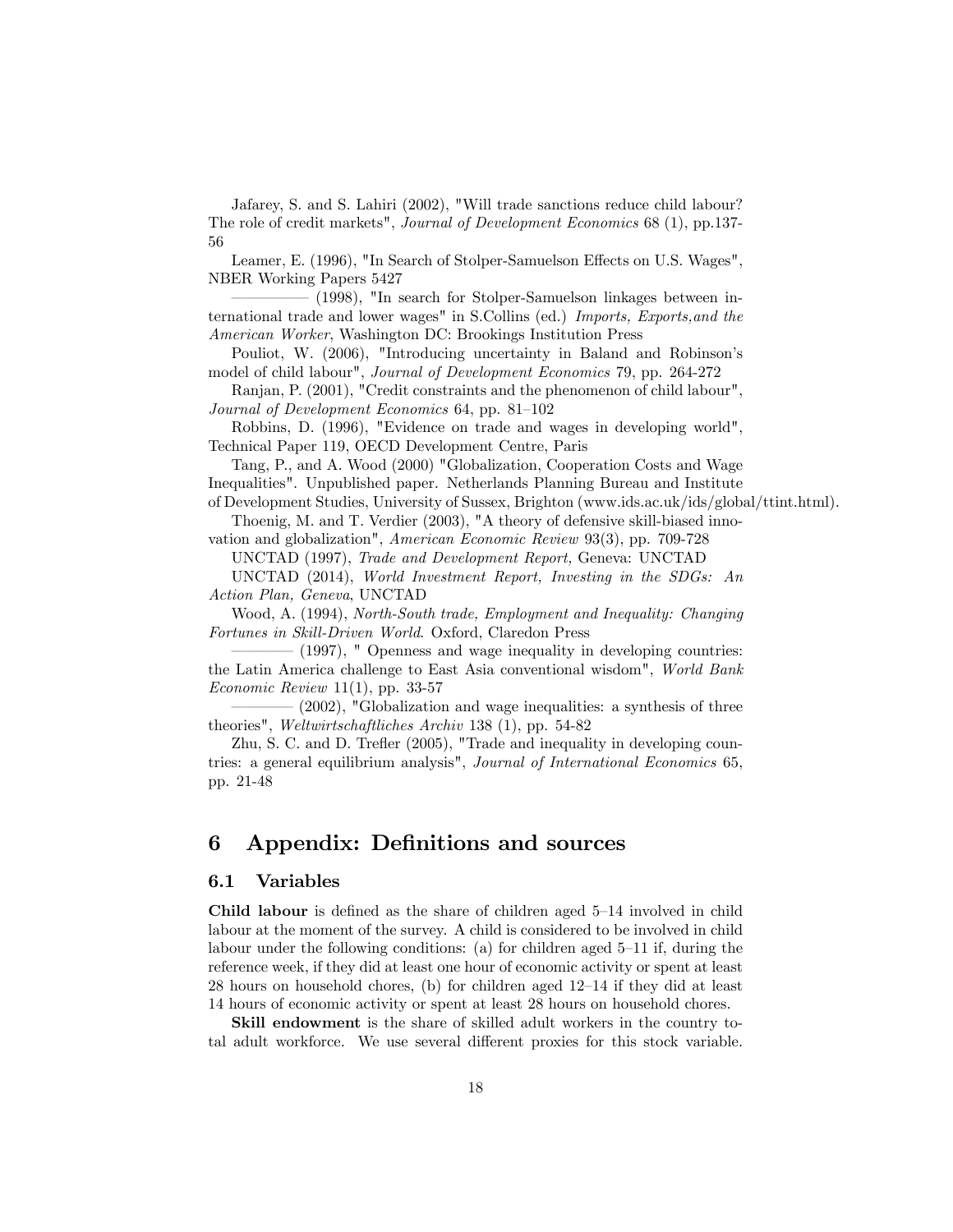edu years is the population's average number of completed years of education. This indicator widely used as measure of a country's stock of human capital. Since 2010, it is also used as one of two indicators entering the Human Development Index. pri stock and sec stock are, respectively, the shares of the labor force with at least primary and at least secondary education. eduprisur is the survival rate to the last grade of primary education. **edu** sch is total enrollment in secondary education, regardless of age, as a percentage of the secondary-school age population (due to early or late school entrance and grade repetition, this indicator can exceed 100%. L5pri\_stock and L5sec\_stock are pri\_stock and sec\_stock lagged 5 years. L5sec\_stock performed best. Primary (secondary) enrollment is the share of children in the primary (secondary) school age range actually enrolled for primary (secondary) education.

Skill premium is the skilled/unskilled wage ratio, computed dividing the wages in medium-high tech industries by wages in low tech industries.

open is trade openness as measured by the trade ratio (imports plus exports over GDP.

L5 open is the trade ratio lagged 5 years.

kaopen is the Chinn-Ito index of capital account openness. FDI is net inward foreign direct investment over GDP

GDP pc is per capita GDP

#### 6.2 Sources

We use two different dataset. The first is built matching and merging data from different sources, mainly UNICEF, UNESCO, World Bank, ILO and UNIDO. We also inserted variables coming from the Ito and Chinn-Barro and Lee datasets, accessed on line on November 2014. The second (used only for the wage gap equation) is based on data from the Industrial Statistics Database of the United Nations Industrial Development Organization (UNIDO), which provides annual information on the manufacturing sector for a long period covering the years from 1963 to 2011. Data available from this database includes, among other, information on: total wages, employment, capital, value added and production disaggregated at the 2-digit level of the International Standard Industrial Classification (ISIC) revision 3. We have calculated a measure of wage inequality adopting the following approach

Child labour. The data come mainly from the UNICEF-supported Multiple Indicator Cluster Surveys (MICS) and ILO-supported Statistical Information and Monitoring Programme on Child Labour (SIMPOC) surveys. These data were collected starting in the year 2000 in more than 50 surveys using a standard questionnaire, and a standard definition of child labour to allow comparison. The surveys cover children aged 5 to 14. engaged in "economic activities" (paid or unpaid work for someone who is not a member of the household, or work on the family farm or business) or household chores such as cooking, cleaning and caring for younger children. Some sources report data for children aged 5 to 17 (in which case, the numbers are substantially higher). See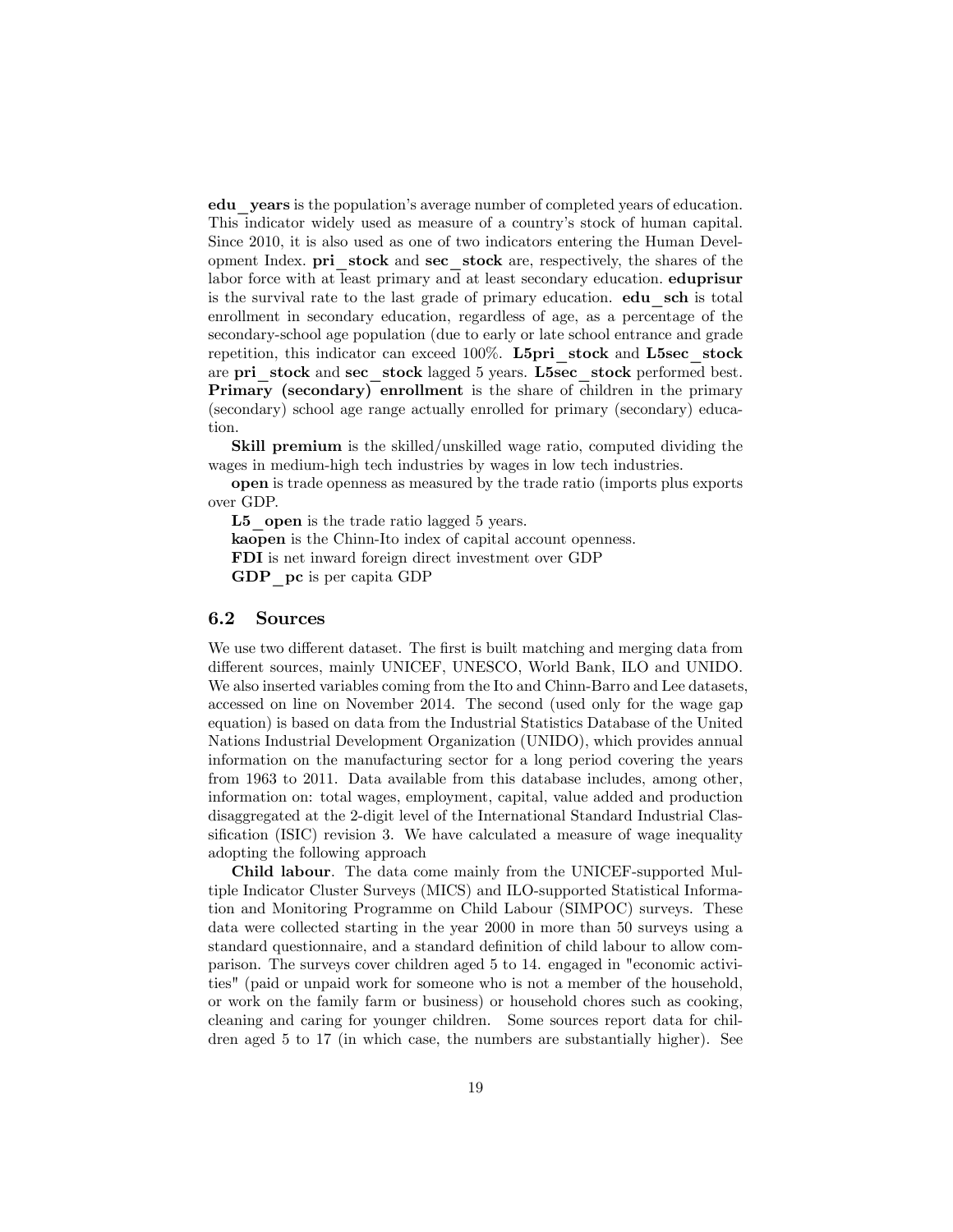http://data.unicef.org/child-protection/child-labour, updated November 2014, and http://www.ucw-project.org/pages/interactive-map.aspx.

http://www.ilo.org/ipec/ChildlabourstatisticsSIMPOC/Questionnairessurveysandreports/lang en/index.htm contains for time series for a limited number of countries. In some equations we used time series from the ILOSTAT dataset. This allowed us to build an unbalanced panel, but the number of observations left after matching the child labour data with the education data is very small. The regression results, not shown here, are available on request.

GDP: United Nations.

open: United Nations.

kaopen: Chinn and Ito (2008).

Skill endowment: for edu years, Barro and Lee and Wittgenstein Centre for Demography and Global Human Capital (2014). Wittgenstein Centre Data Explorer Version 1.1; for **edu** sch: World Bank; for the other indicators, http://data.uis.unesco.org/, accessed on line September 2014 and December 2014.

Skill premium: UNIDO. FDI; World Bank.

## 7 Figures and tables

|                                         | Child labour | Primary<br>enrolment | Secondary<br>enrolment | Skill premium |
|-----------------------------------------|--------------|----------------------|------------------------|---------------|
| Sub-Saharan Africa                      | 25           | 77                   | n. a.                  | 1.22          |
| West and Central Africa                 | 25           | 87                   | 30                     | n. a.         |
| Eastern and Southern Africa             | 25           | 68                   | n. a.                  | n. a.         |
| Middle East and North Africa            | 9            | 90                   | 66                     | 1.49          |
| South Asia (excluding India)            | 12           | 93                   | 50                     | 1.26          |
| East Asia and Pacific (excluding China) | 8            | 97                   | 72                     | 1.33          |
| Latin America and Caribbean             |              | 95                   | 76                     | 1.30          |
|                                         |              |                      |                        |               |

Table1. Child labour,school enrolment, skill premium and skill endowment

NOTE: The data for skill premium identify slightly different regions:

Middle East includes Arab states only. South and West Asia excludes India.

Child labour is defined as Percentage of children 5-14 years old involved in child labour at the moment of the survey.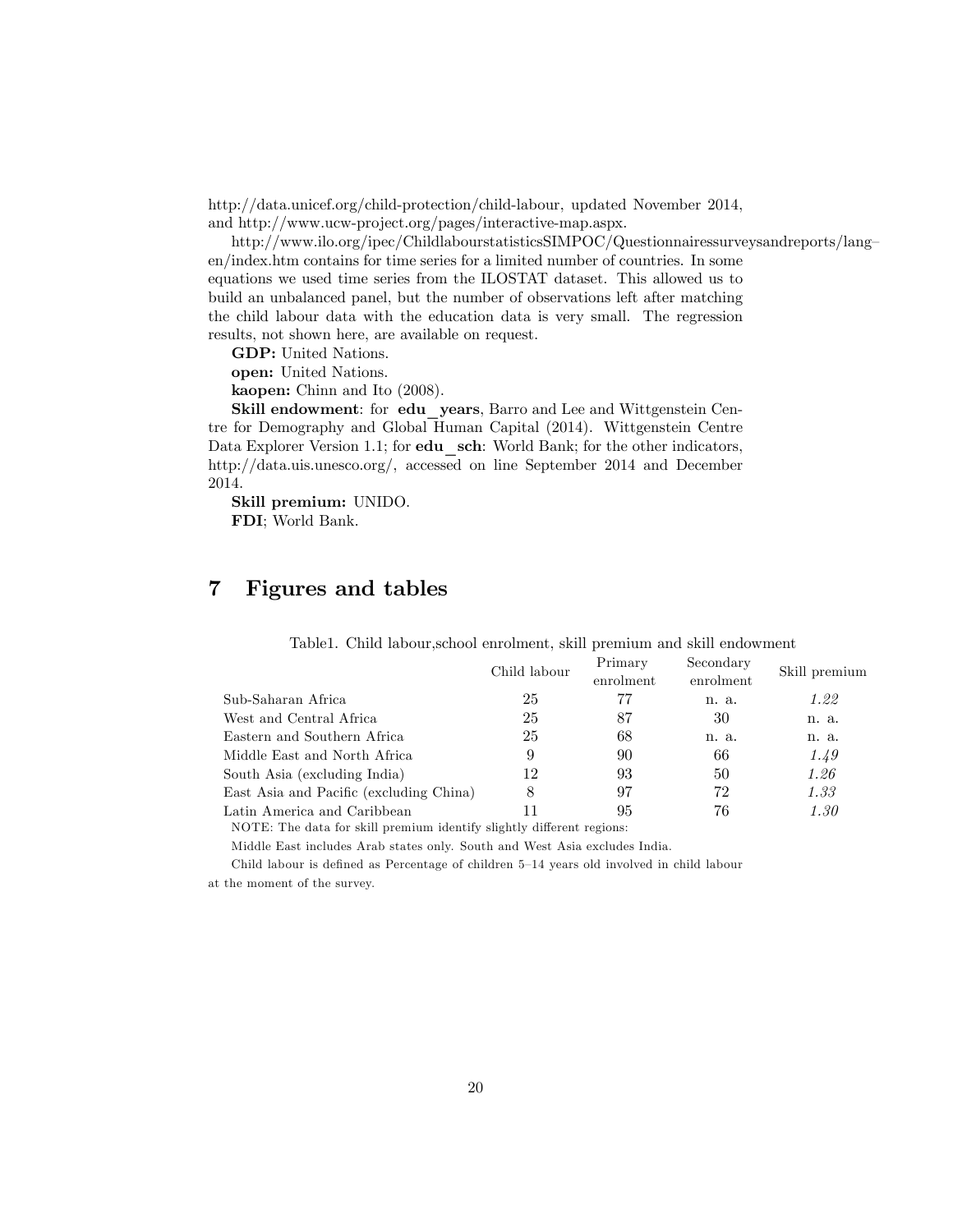| Table 2. Marginal child labour effects of per-capita GDP |  |
|----------------------------------------------------------|--|
|----------------------------------------------------------|--|

| per-capita GDP $(\$)$ | dy/dx    | Std. Err  | z        | P > z          | $[95\%$ Conf. | Interval |
|-----------------------|----------|-----------|----------|----------------|---------------|----------|
| 100                   | $-0.123$ | 0.018     | $-6.92$  | $\theta$       | 0.158         | $-0.088$ |
| <b>200</b>            | $-0.111$ | 0.017     | $-6.43$  | $\theta$       | $-0.145$      | $-0.007$ |
| 500                   | $-0.090$ | 0.013     | $-6.71$  | $\theta$       | $-0.116$      | $-0.064$ |
| 1000                  | $-0.073$ | 0.010     | $-7.60$  | $\theta$       | $-0.092$      | $-9.32$  |
| 2000                  | $-0.057$ | 0.006     | $-9.32$  | $\theta$       | $-0.069$      | $-0.045$ |
| 3000                  | $-0.049$ | 0.004     | $-10.88$ | $\overline{0}$ | $-0.057$      | 0.040    |
| 5000                  | $-0.039$ | 0.003     | $-13.53$ | $\theta$       | $-0.033$      | $-0.034$ |
| 10000                 | $-0.029$ | 0.002     | $-16.50$ | $\theta$       | $-0.040$      | $-0.026$ |
| 20000                 | $-0.021$ | $0.002 -$ | $-14.05$ | $\theta$       | $-0.024$      | $-0.018$ |

| Table 3. Child labour equation |       |                                          |      |  |                                    |      |
|--------------------------------|-------|------------------------------------------|------|--|------------------------------------|------|
|                                |       | $\text{coefficient}$ robust SE $z$ P $z$ |      |  | $95\%$                             | - CI |
|                                |       |                                          |      |  |                                    |      |
| GDP pc $-0.311$                |       | 0.0677                                   |      |  | $-4.60$ $0.000$ $-0.444$ $-0.178$  |      |
| L5pri stock - 1.273            |       | $0.401\,$                                |      |  | $-3.18$ $0.001$ $-2.057$ $-0.4876$ |      |
| L5-open -0.548                 |       | 0.239                                    |      |  | $-2.29$ $0.022$ $-1-016$ $-0.0791$ |      |
| cons                           | 1.852 | 0.378                                    | 4.89 |  | $0.000 \quad 1.111 \quad 2.594$    |      |

 $\mathrm{n}{=}89$ 

| Table 4. Child labour and FDI |           |                                    |         |         |           |            |
|-------------------------------|-----------|------------------------------------|---------|---------|-----------|------------|
|                               |           | $\text{coefficient}$ robust SE $z$ |         | $P_{Z}$ | 95%       | CI         |
| GDP pc                        | $-0.2799$ | 0.1008                             | $-2.78$ | 0.005   | $-0.477$  | $-0.0823$  |
| L5pri stock                   | $-1.153$  | 0.516                              | $-2.24$ | 0.025   | $-2.165$  | $-0.1419$  |
| $L5$ -open                    | $-0.7682$ | 0.3699                             | $-2.08$ | 0.038   | $-1.493$  | $-0.0431$  |
| <b>FDI</b>                    | $-0.0193$ | 0.008                              | $-2.38$ | 0.017   | $-0.0352$ | $-0.00349$ |
| cons                          | 1.1827    | 0.529                              | 3.45    | 0.001   | 0.7896    | 2.8645     |
| $n=54$                        |           |                                    |         |         |           |            |

Table 5 .Average change in trade openness over 5-year period

|                                                       |             | open L5-open |
|-------------------------------------------------------|-------------|--------------|
| countries that reduced trade openness                 | 0.890 0.718 |              |
| countries that increased trade openness $0.769$ 0.865 |             |              |
| total                                                 | 0.843 0.775 |              |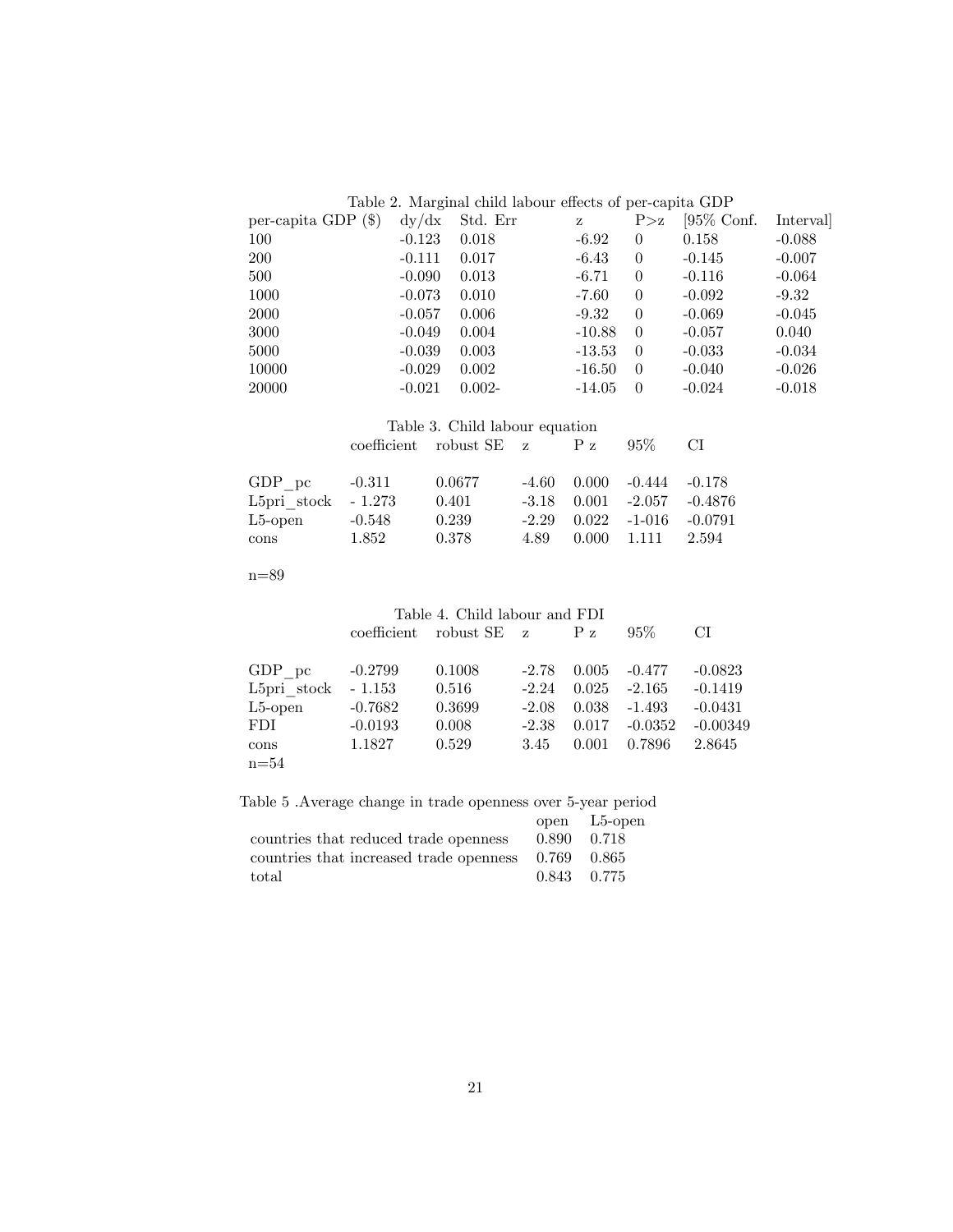| Table 6. Skill premium equation  |            |
|----------------------------------|------------|
| $lnGDP$ pc                       | $-0.02$    |
|                                  | (0.015)    |
| L5primarystock                   | $0.724**$  |
|                                  | (0.220)    |
| L <sub>5</sub> open              | $0.190*$   |
|                                  | (0.253)    |
| interaction L5primarystockL5open | $-0.692**$ |
|                                  | (0.253)    |
| const                            | $1.365**$  |
|                                  | (0.177)    |

Note:  $^*\text{p}{<}0.05, ^*\text{*p}{<}0.01, ^*\text{**p}{<}0.001$